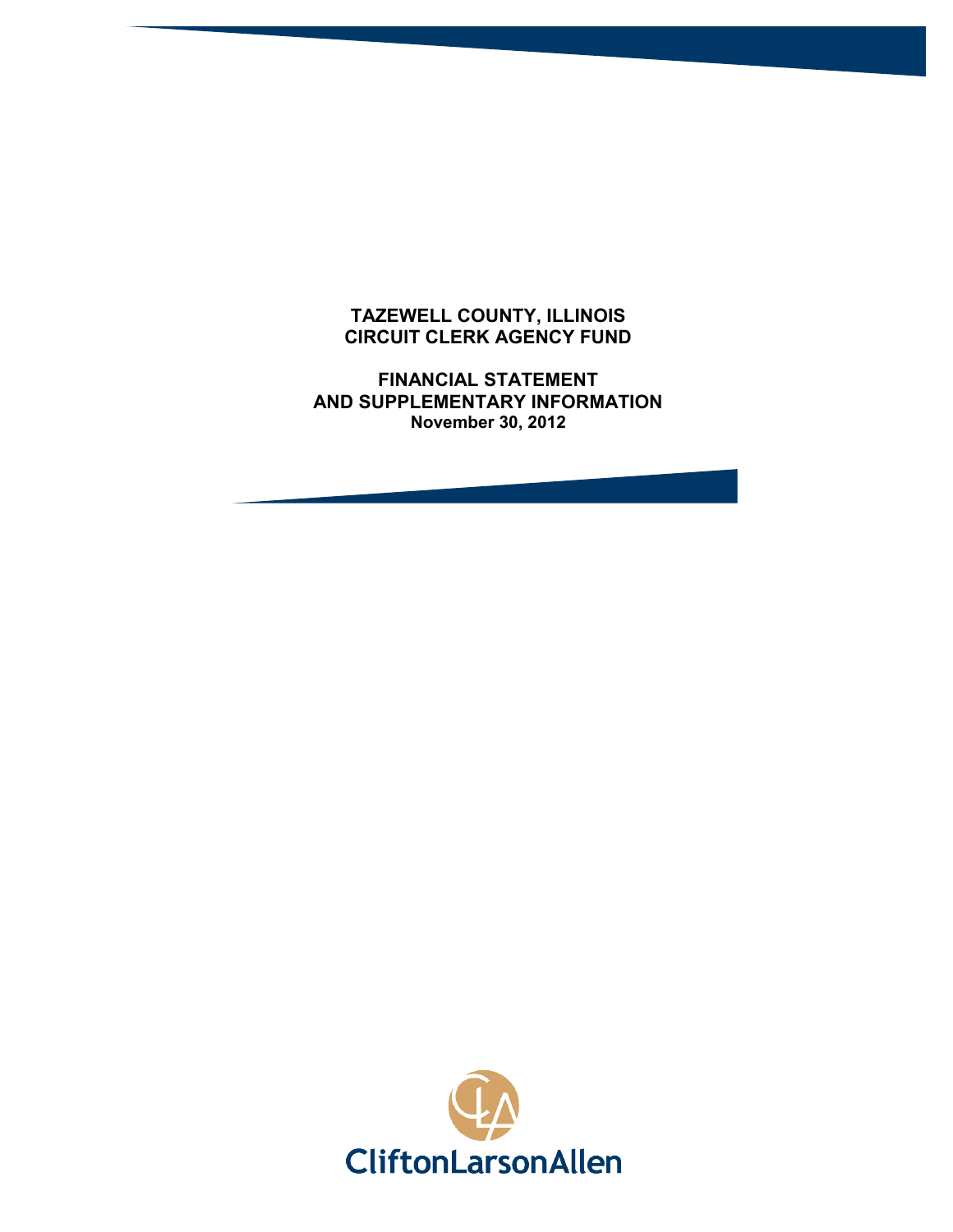# **TABLE OF CONTENTS**

|                                                                                                                                                                                                                 | <b>PAGE</b> |
|-----------------------------------------------------------------------------------------------------------------------------------------------------------------------------------------------------------------|-------------|
|                                                                                                                                                                                                                 |             |
| <b>FINANCIAL STATEMENT</b>                                                                                                                                                                                      |             |
|                                                                                                                                                                                                                 |             |
|                                                                                                                                                                                                                 |             |
|                                                                                                                                                                                                                 |             |
|                                                                                                                                                                                                                 |             |
| Administrative Office of the Illinois Courts Report J                                                                                                                                                           |             |
| <b>INDEPENDENT AUDITOR'S REPORT ON INTERNAL CONTROL</b><br><b>OVER FINANCIAL REPORTING AND ON COMPLIANCE</b><br>AND OTHER MATTERS BASED ON AUDIT OF FINANCIAL<br><b>STATEMENTS PERFORMED IN ACCORDANCE WITH</b> |             |
| <b>INDEPENDENT AUDITOR'S REPORT ON COMPLIANCE</b>                                                                                                                                                               |             |
|                                                                                                                                                                                                                 |             |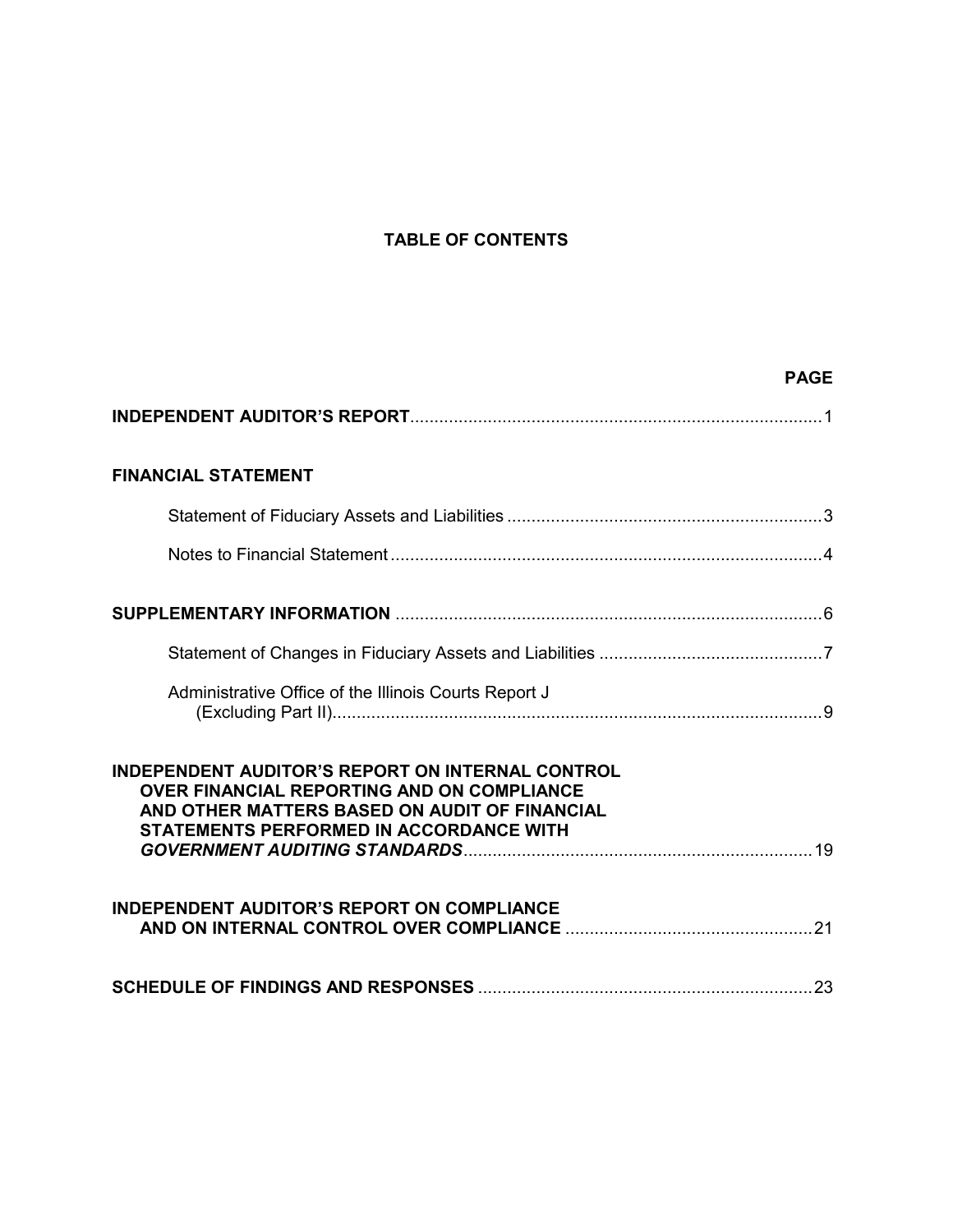

CliftonLarsonAllen LLP www.cliftonlarsonallen.com

# **Independent Auditor's Report**

Tazewell County Circuit Clerk Tazewell County, Illinois

We have audited the accompanying financial statement of the Agency Fund of the Tazewell County, Illinois Circuit Clerk as of November 30, 2012, as listed in the table of contents. This financial statement is the responsibility of the Tazewell County, Illinois Circuit Clerk's management. Our responsibility is to express an opinion on this financial statement based on our audit.

We conducted our audit in accordance with auditing standards generally accepted in the United States of America and the standards applicable to financial audits contained in *Government Auditing Standards*, issued by the Comptroller General of the United States. Those standards require that we plan and perform the audit to obtain reasonable assurance about whether the financial statement is free of material misstatement. An audit includes examining, on a test basis, evidence supporting the amounts and disclosures in the financial statement. An audit also includes assessing the accounting principles used and significant estimates made by management, as well as evaluating the overall financial statement presentation. We believe that our audit provides a reasonable basis for our opinion.

As discussed in Note 1, the financial statement presents only the Agency Fund of the Tazewell County, Illinois Circuit Clerk and does not purport to, and does not, present fairly the financial position of Tazewell County, Illinois, as of November 30, 2012, in conformity with accounting principles generally accepted in the United States of America.

In our opinion, the financial statement referred to above presents fairly, in all material respects, the financial position of the Agency Fund of the Tazewell County, Illinois Circuit Clerk as of November 30, 2012, in conformity with accounting principles generally accepted in the United States of America.

In accordance with *Government Auditing Standards*, we have also issued our report dated May 16, 2013 on our consideration of the Tazewell County, Illinois Circuit Clerk's internal control over financial reporting and our tests of its compliance with certain provisions of laws, regulations, contracts, grant agreements, and other matters. The purpose of that report is to describe the scope of our testing of internal control over financial reporting and compliance and the results of that testing, and not to provide an opinion on the internal control over financial reporting or on compliance. That report is an integral part of an audit performed in accordance with *Government Auditing Standards* and should be considered in assessing the results of our audit.

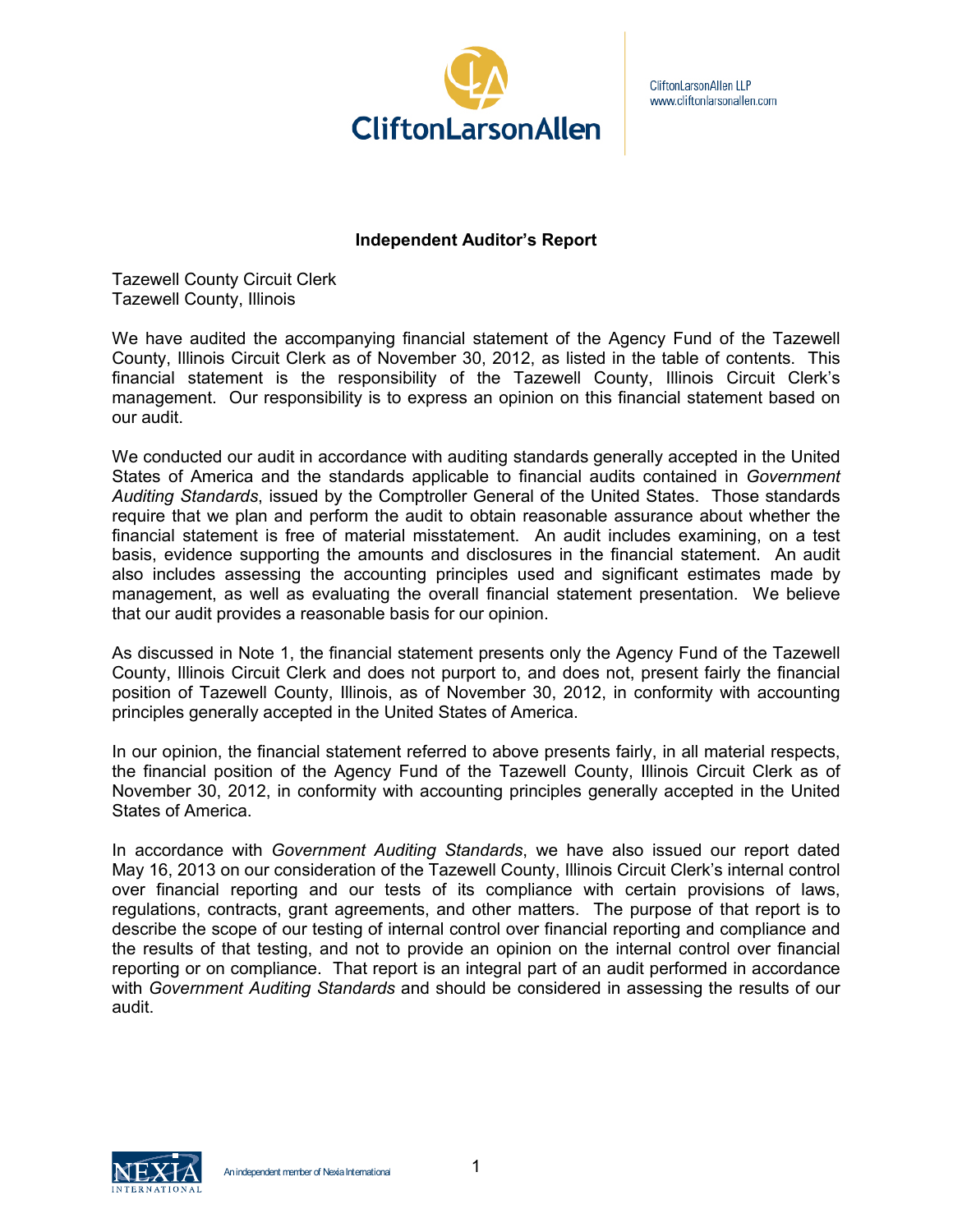The Tazewell County, Illinois Circuit Clerk has not presented the management's discussion and analysis that accounting principles generally accepted in the United States of America require to be provided to supplement the basic financial statement. Such missing information, although not a part of the basic financial statement, is required by the Governmental Accounting Standards Board, who considers it to be an essential part of financial reporting for placing the basic financial statement in an appropriate operational, economic, or historical context. Our opinion on the basic statement is not affected by the missing information.

Our audit was conducted for the purpose of forming an opinion on the basic financial statement taken as a whole. The Statement of Changes in Fiduciary Assets and Liabilities and Report J are supplementary information presented for the purpose of additional analysis and are not required parts of the basic financial statement. Report J provides relevant information that is not provided by the fiduciary fund financial statement, and is not intended to be a presentation in conformity with accounting principles generally accepted in the United States of America. Report J is based on guidelines of the Administrative Office of the Illinois Courts. The supplementary information is the responsibility of management and was derived from and relates directly to the underlying accounting and other records used to prepare the financial statement. The information has been subjected to the auditing procedures applied in the audit of the basic financial statement and certain additional procedures, including comparing and reconciling such information directly to the underlying accounting and other records used to prepare the financial statement or to the financial statement itself, and other additional procedures in accordance with auditing standards generally accepted in the United States of America. In our opinion, the information is fairly stated in all material respects, in relation to the financial statement taken as a whole.

This report is intended solely for the information and use of the Tazewell County, Illinois Circuit Clerk, members of the Tazewell County Board, the State of Illinois, the Illinois General Assembly, and the Governor of the State of Illinois, and is not intended to be and should not be used by anyone other than these specified parties.

Viifton Larson Allen LLP

Peoria, Illinois May 16, 2013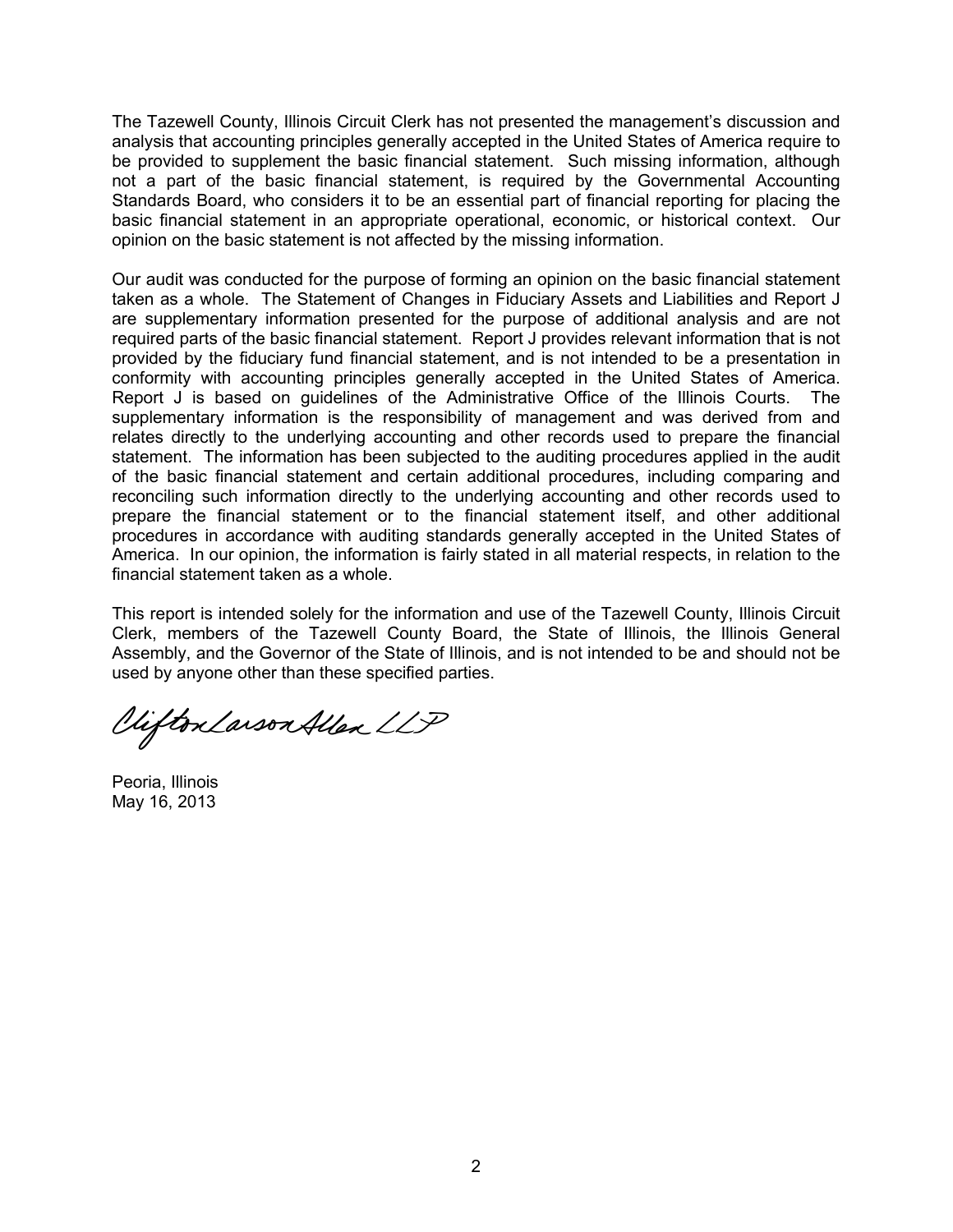# **TAZEWELL COUNTY, ILLINOIS CIRCUIT CLERK AGENCY FUND STATEMENT OF FIDUCIARY ASSETS AND LIABILITIES November 30, 2012**

# **ASSETS**

| Cash<br>Certificates of deposit                      | \$ | 902,421<br>427,500            |
|------------------------------------------------------|----|-------------------------------|
| <b>TOTAL ASSETS</b>                                  | \$ | 1,329,921                     |
| <b>LIABILITIES</b>                                   |    |                               |
| Due to other funds<br>Due to others<br>Bond deposits | \$ | 346,453<br>276,678<br>706,790 |
| <b>TOTAL LIABILITIES</b>                             | S  | 1,329,921                     |

The accompanying notes are an integral part of the financial statements.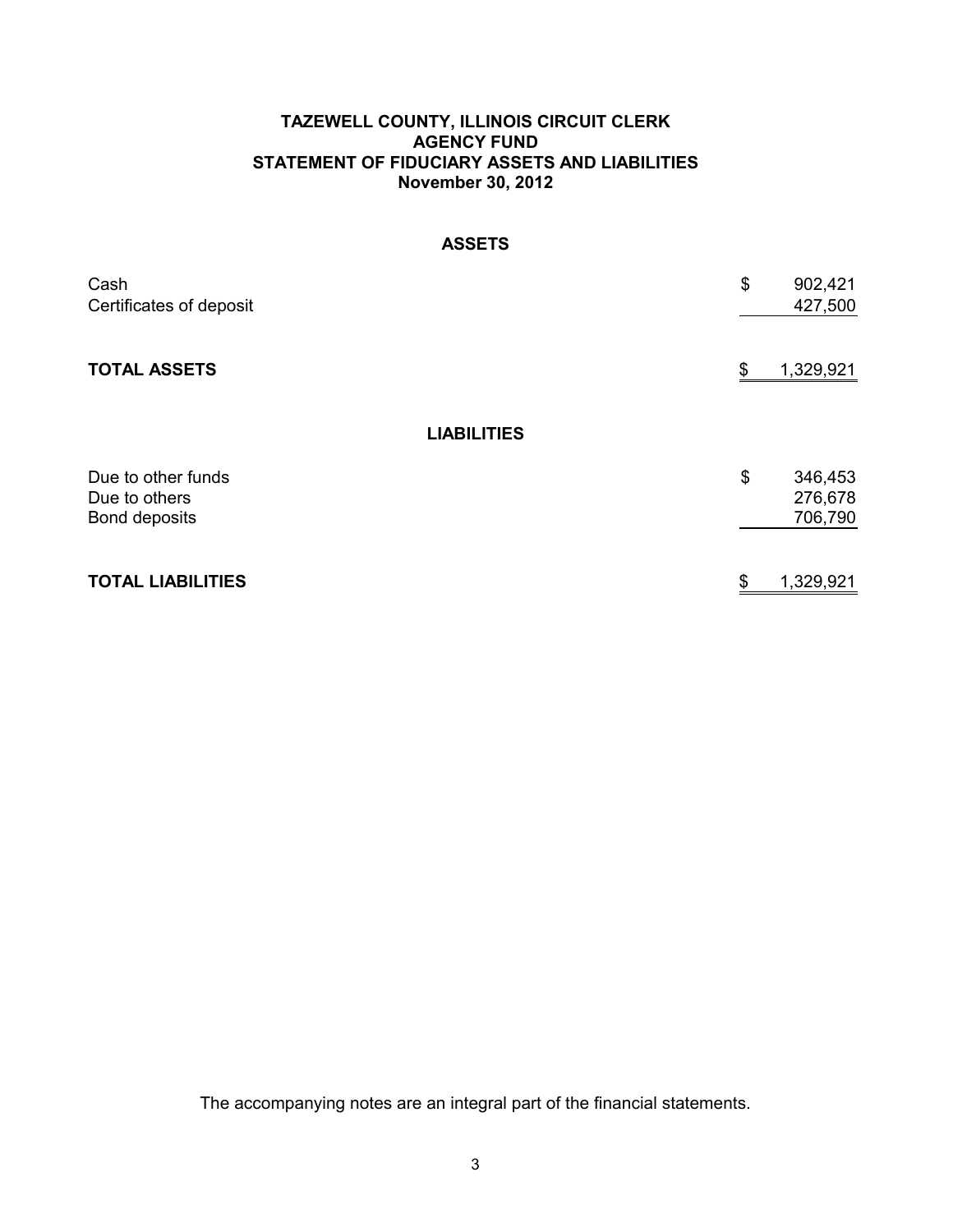# **TAZEWELL COUNTY, ILLINOIS CIRCUIT CLERK AGENCY FUND NOTES TO FINANCIAL STATEMENT November 30, 2012**

# **NOTE 1 - DESCRIPTION OF THE ORGANIZATION AND SUMMARY OF SIGNIFICANT ACCOUNTING POLICIES**

# **Description of the Organization and Reporting Entity**

The Tazewell County, Illinois Circuit Clerk (Circuit Clerk) is an agency fund of Tazewell County, Illinois. Tazewell County, Illinois (County) is a governmental entity located in central Illinois. Increases to the assets of the Circuit Clerk are substantially generated as a result of fines and fees assessed and amounts collected and held on behalf of others.

# **Basis of Accounting**

The financial statement has been prepared in accordance with the accrual basis of accounting. Increases in assets are recognized when they become measurable and available as net current assets.

# **Fund Presentation**

The financial statement presents only the agency fund of the Tazewell County, Illinois Circuit Clerk and is not intended to present the financial position of Tazewell County, Illinois as a whole. Agency funds are custodial in nature (assets equal liabilities) and do not involve measurement of results of operations.

Amounts presented for cash and due to other funds differ from the amounts presented in the County's basic financial statement for the Circuit Clerk Fund as amounts due to other funds were allocated to respective funds receiving the cash in the County's basic financial statement.

# **Investments**

Certificates of deposit are stated at cost, which approximates fair value.

# **Use of Estimates in Preparing Financial Statement**

The preparation of financial statement in conformity with generally accepted accounting principles requires management to make estimates and assumptions that affect the reported amounts of assets and liabilities and disclosure of contingent assets and liabilities at the date of the financial statement and the reported amounts of changes in assets and liabilities during the reporting period. Actual results could differ from those estimates.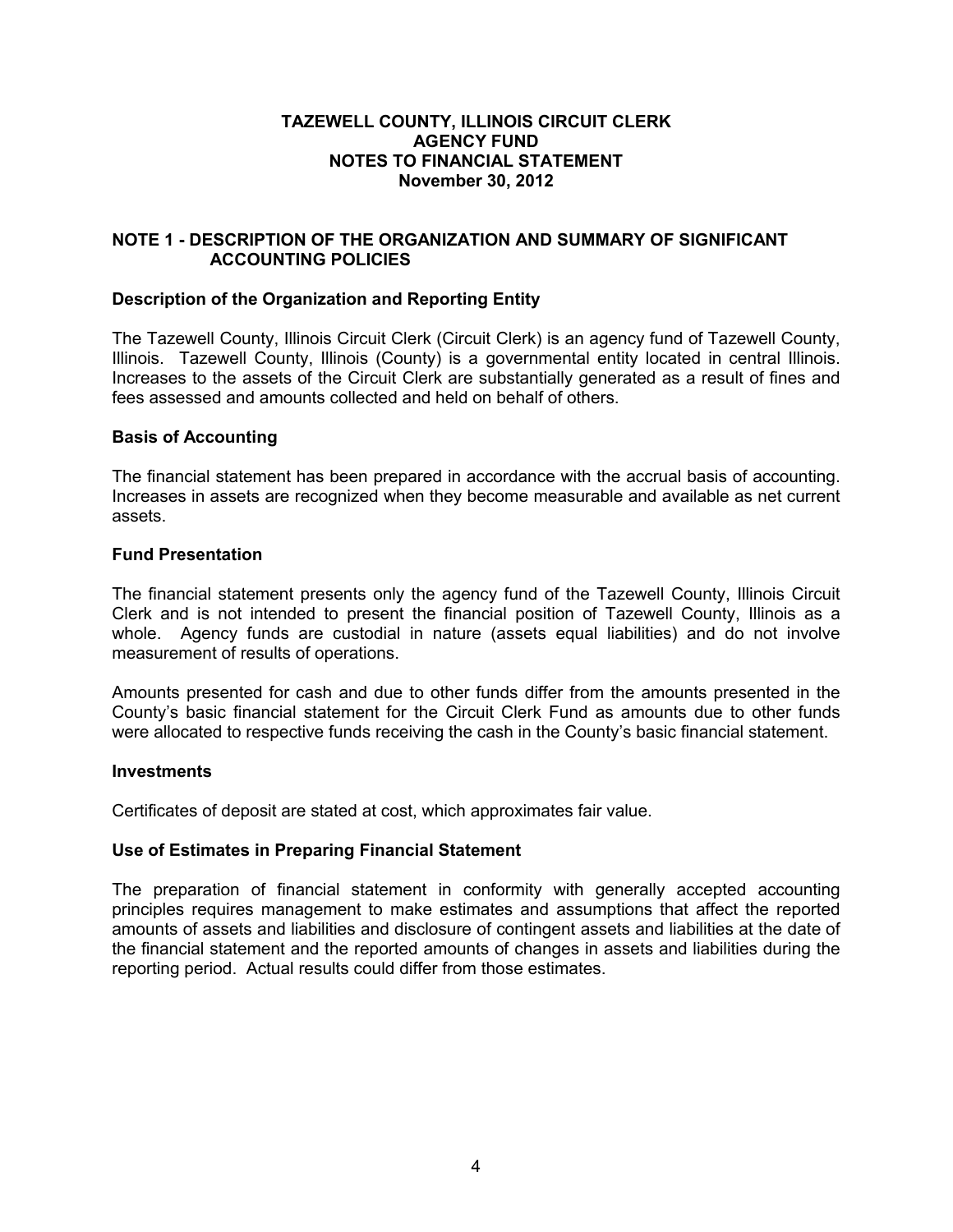# **TAZEWELL COUNTY, ILLINOIS CIRCUIT CLERK AGENCY FUND NOTES TO FINANCIAL STATEMENT November 30, 2012**

# **NOTE 2 - CASH AND INVESTMENTS**

# **Custodial Credit Risk - Deposits**

Custodial credit risk is the risk that, in the event of a bank failure, the Circuit Clerk's deposits may not be returned to it. The Circuit Clerk does not have a formal policy to address custodial credit risk.

At November 30, 2012, the carrying amount of the Circuit Clerk's deposits, which includes demand deposits and certificates of deposit, was \$1,327,771 (excludes \$2,150 in cash on hand) and the bank balance was \$1,369,232. The entire bank balance was covered by federal depository insurance or collateral held by the pledging financial institution's trust department or agent. Therefore, there were no bank balances exposed to custodial credit risk.

# **Investments**

The Circuit Clerk invests in allowable investments under the Illinois Compiled Statutes. These include (a) interest-bearing savings accounts and certificates of deposit, (b) bonds, notes, certificates of indebtedness, treasury bills, or other securities which are guaranteed by the full faith and credit of the United States of America, and (c) short-term discount obligations of the Federal National Mortgage Association.

# **Interest Rate Risk**

Interest rate risk is the risk that changes in interest rates will adversely affect the fair value of an investment.

The Circuit Clerk does not have a formal investment policy that limits investment maturities as a means of managing its exposure to fair value losses arising from increasing interest rates. However, under the terms of the sweep and repurchase agreements, funds are reinvested daily. Certificates of deposit at year end all have a date of maturity at date of purchase of one year or less.

# **NOTE 3 - SUBSEQUENT EVENTS**

Events or transactions occurring after November 30, 2012, but prior to May 16, 2013, that provided evidence about conditions that existed at November 30, 2012, have been recognized in the financial statements for the year ended November 30, 2012. Events or transactions that provided evidence about conditions that did not exist at November 30, 2012, but arose before the financial statements were available to be issued have not been recognized in the financial statements for the year ended November 30, 2012.

This information is an integral part of the accompanying financial statements.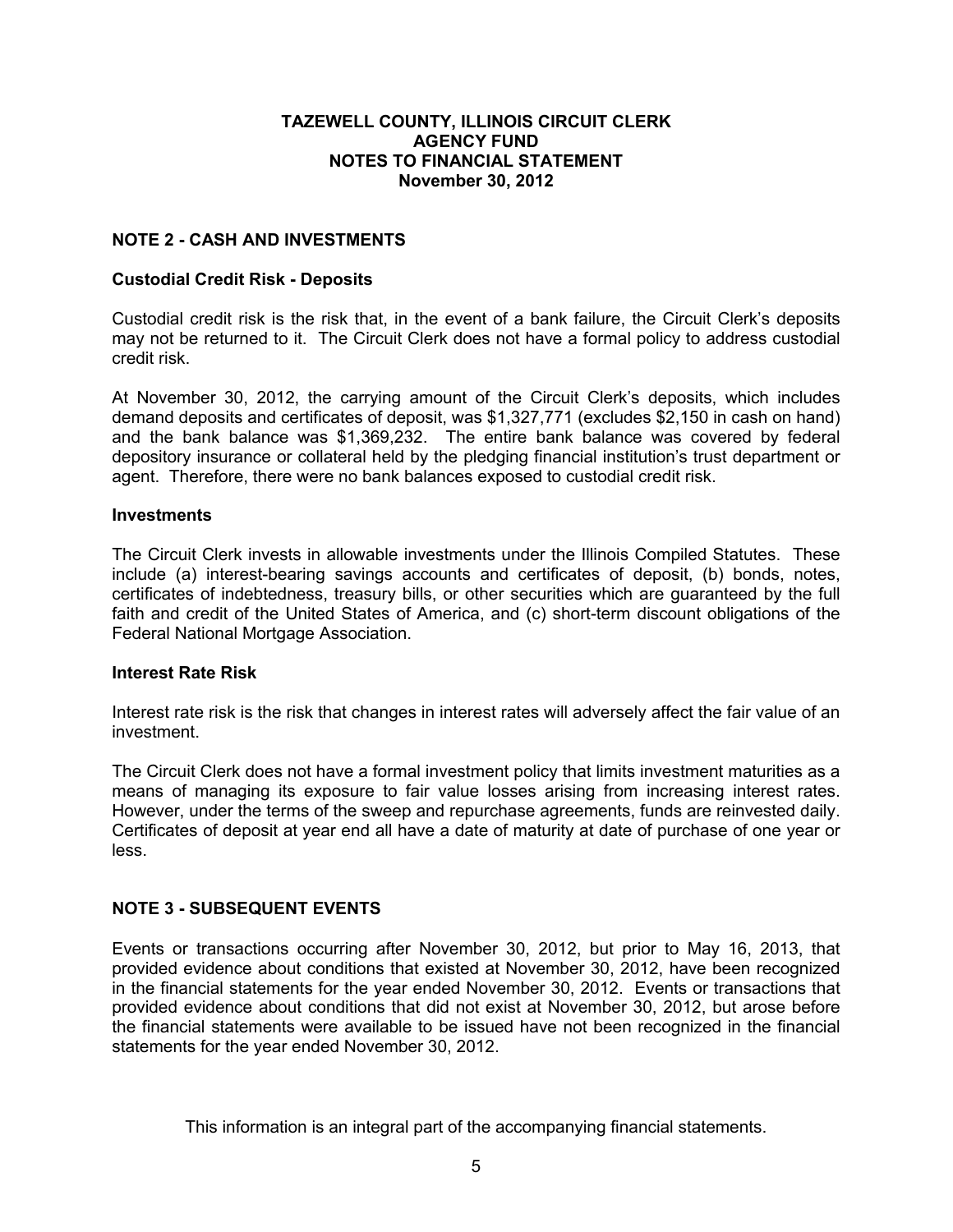# **SUPPLEMENTARY INFORMATION**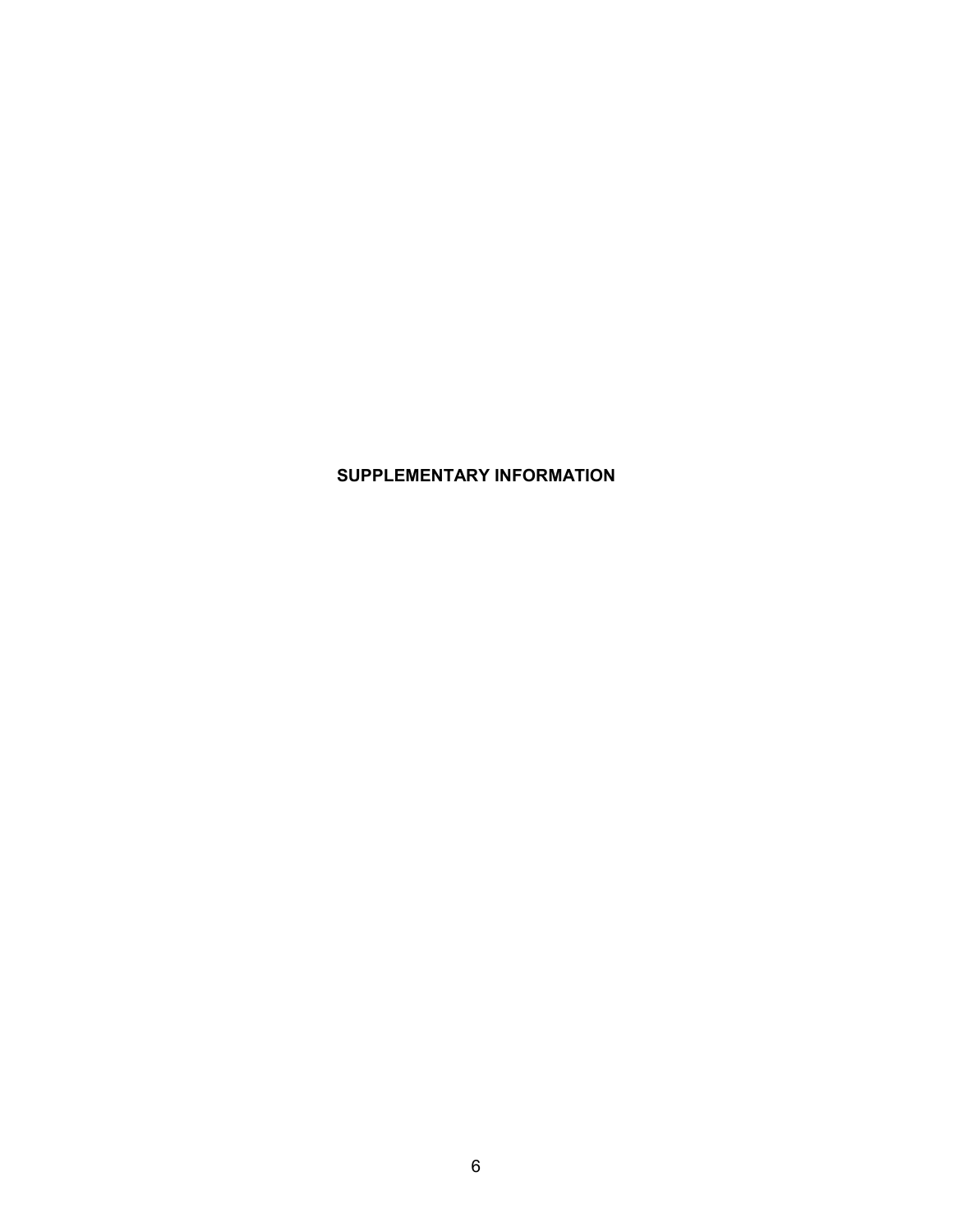# **TAZEWELL COUNTY, ILLINOIS CIRCUIT CLERK AGENCY FUND STATEMENT OF CHANGES IN FIDUCIARY ASSETS AND LIABILITIES Fiscal Year Ended November 30, 2012**

|                                                                                    |    | <b>Beginning</b><br><b>Balances</b> | <b>Receipts</b>      | <b>Disbursements</b> | <b>Ending</b><br><b>Balances</b> |
|------------------------------------------------------------------------------------|----|-------------------------------------|----------------------|----------------------|----------------------------------|
| <b>ASSETS</b>                                                                      |    |                                     |                      |                      |                                  |
| Cash on hand                                                                       | \$ | 2,150                               | \$<br>$\blacksquare$ | \$                   | \$<br>2,150                      |
| Cash in bank                                                                       |    | 913,736                             | 7,007,384            | (7,020,849)          | 900,271                          |
| Certificates of deposit                                                            |    | 427,500                             | 1,424                | (1, 424)             | 427,500                          |
| <b>TOTAL ASSETS</b>                                                                | S. | 1,343,386                           | \$7,008,808          | \$ (7,022,273)       | \$1,329,921                      |
| <b>LIABILITIES</b>                                                                 |    |                                     |                      |                      |                                  |
| Due to other funds:                                                                |    |                                     |                      |                      |                                  |
| Due to General Fund                                                                | \$ | 301,222                             | \$<br>2,455,573      | \$ (2,450,220)       | \$<br>306,575                    |
| Due to Law Library Fund                                                            |    | 5,022                               | 61,092               | (61, 538)            | 4,576                            |
| Due to Court Automation Fund                                                       |    | 11,723                              | 174,133              | (172, 928)           | 12,928                           |
| Due to Document Storage                                                            |    | 11,651                              | 173,254              | (172, 030)           | 12,875                           |
| Due to Circuit Clerk Operations<br>and Administrative Fund<br>Due to Child Support |    | 2,024                               | 33,377               | (33, 154)            | 2,247                            |
| administrative fee<br>Due to State's Attorney                                      |    | 5,404                               | 94,585               | (94, 724)            | 5,265                            |
| <b>Automation Fund</b>                                                             |    |                                     | 2,437                | (1,831)              | 606                              |
| Due to Police Vehicle Fund                                                         |    | 5,709                               | 18,570               | (22, 898)            | 1,381                            |
| Total due to other funds                                                           |    | 342,755                             | 3,013,021            | (3,009,323)          | 346,453                          |
| Due to others:                                                                     |    |                                     |                      |                      |                                  |
| <b>City Attorney</b>                                                               |    | 709                                 | 34,528               | (32, 148)            | 3,089                            |
| Domestic Violence Shelter Service                                                  |    | 2,622                               | 20,453               | (20, 920)            | 2,155                            |
| Drug Crime Lab                                                                     |    | 1,236                               | 20,191               | (19, 853)            | 1,574                            |
| Drug Assessment                                                                    |    | 4,440                               | 81,605               | (81, 485)            | 4,560                            |
| <b>Driver's Education Fund</b>                                                     |    | 6,821                               | 85,614               | (86, 037)            | 6,398                            |
| Drug Enforcement<br><b>LEADS</b> maintenance                                       |    | 3,447<br>50                         | 37,422<br>857        | (38, 464)<br>(890)   | 2,405<br>17                      |
| <b>Sexual Assault</b>                                                              |    | 214                                 | 270                  | (270)                | 214                              |
| Restitution                                                                        |    | 15,806                              | 177,921              | (172, 047)           | 21,680                           |
| <b>Reserve Restitution</b>                                                         |    | 935                                 | 57                   | (736)                | 256                              |
| Highway Hireback Fund                                                              |    | 125                                 | 7,348                | (5,766)              | 1,707                            |
| Foreign Sheriff                                                                    |    | 250                                 | 5,729                | (5,931)              | 48                               |
| State fee                                                                          |    | 7,044                               | 122,975              | (120, 469)           | 9,550                            |
| <b>Prisoner Review Board Fund</b>                                                  |    | 143                                 | 2,190                | (2, 189)             | 144                              |
| Sex Offender Registration Fund                                                     |    |                                     | 500                  | (500)                |                                  |
| State Police Ops                                                                   |    | 7,939                               | 124,532              | (123, 385)           | 9,086                            |
| Foreclosure Prev.                                                                  |    | 1,960                               | 24,745               | (24, 696)            | 2,009                            |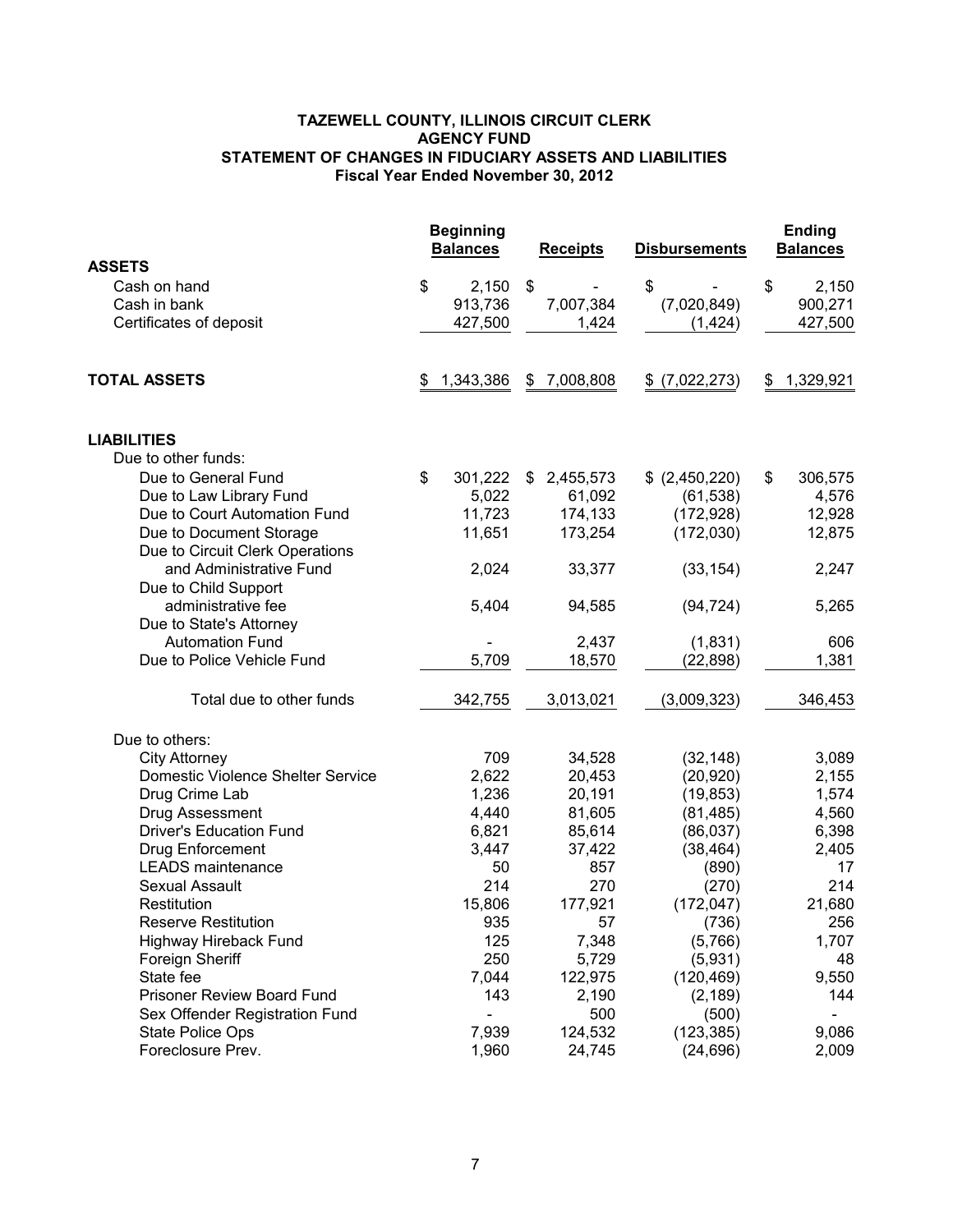# **TAZEWELL COUNTY, ILLINOIS CIRCUIT CLERK AGENCY FUND STATEMENT OF CHANGES IN FIDUCIARY ASSETS AND LIABILITIES Fiscal Year Ended November 30, 2012**

|                                          | <b>Beginning</b><br><b>Balances</b> | <b>Receipts</b> | <b>Disbursements</b> | <b>Ending</b><br><b>Balances</b> |
|------------------------------------------|-------------------------------------|-----------------|----------------------|----------------------------------|
| <b>LIABILITIES (CONTINUED)</b>           |                                     |                 |                      |                                  |
| Due to others (continued):               |                                     |                 |                      |                                  |
| <b>Domestic Violence Abuser Services</b> | 73<br>\$                            | \$<br>221       | \$<br>(186)          | \$<br>108                        |
| Spinal Cord Injury Paralysis Cure        |                                     |                 |                      |                                  |
| <b>Research Trust</b>                    | 270                                 | 3,398           | (3, 410)             | 258                              |
| State Offender DNA Identification        |                                     |                 |                      |                                  |
| <b>System Fund</b>                       | 3,005                               | 35,534          | (36, 542)            | 1,997                            |
| Traffic and Criminal Conviction,         |                                     |                 |                      |                                  |
| Lump Sum, and State                      |                                     |                 |                      |                                  |
| Surcharge Fee                            | 34,448                              | 462,777         | (460, 647)           | 36,578                           |
| <b>Trauma Center Fund</b>                | 6,224                               | 77,555          | (78, 177)            | 5,602                            |
| <b>Violent Crime Victim Assistance</b>   |                                     |                 |                      |                                  |
| Fund                                     | 11,801                              | 167,149         | (165, 260)           | 13,690                           |
| Fire prevention                          | 704                                 | 9,194           | (9, 333)             | 565                              |
| Firetruck Loan Fund                      | 685                                 | 9,002           | (9, 109)             | 578                              |
| Child Advocacy Fund                      | 1,490                               | 22,707          | (22, 218)            | 1,979                            |
| Marriage Fund                            | 40                                  | 1,410           | (1,400)              | 50                               |
| Credit card fees                         | 170                                 | 2,774           | (2,697)              | 247                              |
| Lab analysis                             | 45                                  | 2,362           | (2, 149)             | 258                              |
| Drug Court                               | 1,837                               | 28,156          | (28, 038)            | 1,955                            |
| Tele-Check fees                          | 616                                 | 9,542           | (9, 494)             | 664                              |
| Police Vehicle Fund                      |                                     | 66,215          | (61, 957)            | 4,258                            |
| Meth Law Enf Fine                        |                                     | 600             | (600)                |                                  |
| Sex Offender Inv. Fee                    |                                     | 450             | (10)                 | 440                              |
| CV Police Op Fund                        |                                     | 72              | (40)                 | 32                               |
| Overpayments                             |                                     | 6,157           | (6, 157)             |                                  |
| Due to others                            | 140,009                             | 1,902,921       | (1,900,403)          | 142,527                          |
| Total due to others                      | 255,158                             | 3,555,133       | (3,533,613)          | 276,678                          |
| <b>BONDS</b>                             | 745,473                             | 440,654         | (479, 337)           | 706,790                          |
| <b>TOTAL LIABILITIES</b>                 | 1,343,386<br>\$                     | 7,008,808<br>\$ | \$ (7,022,273)       | 1,329,921<br>\$                  |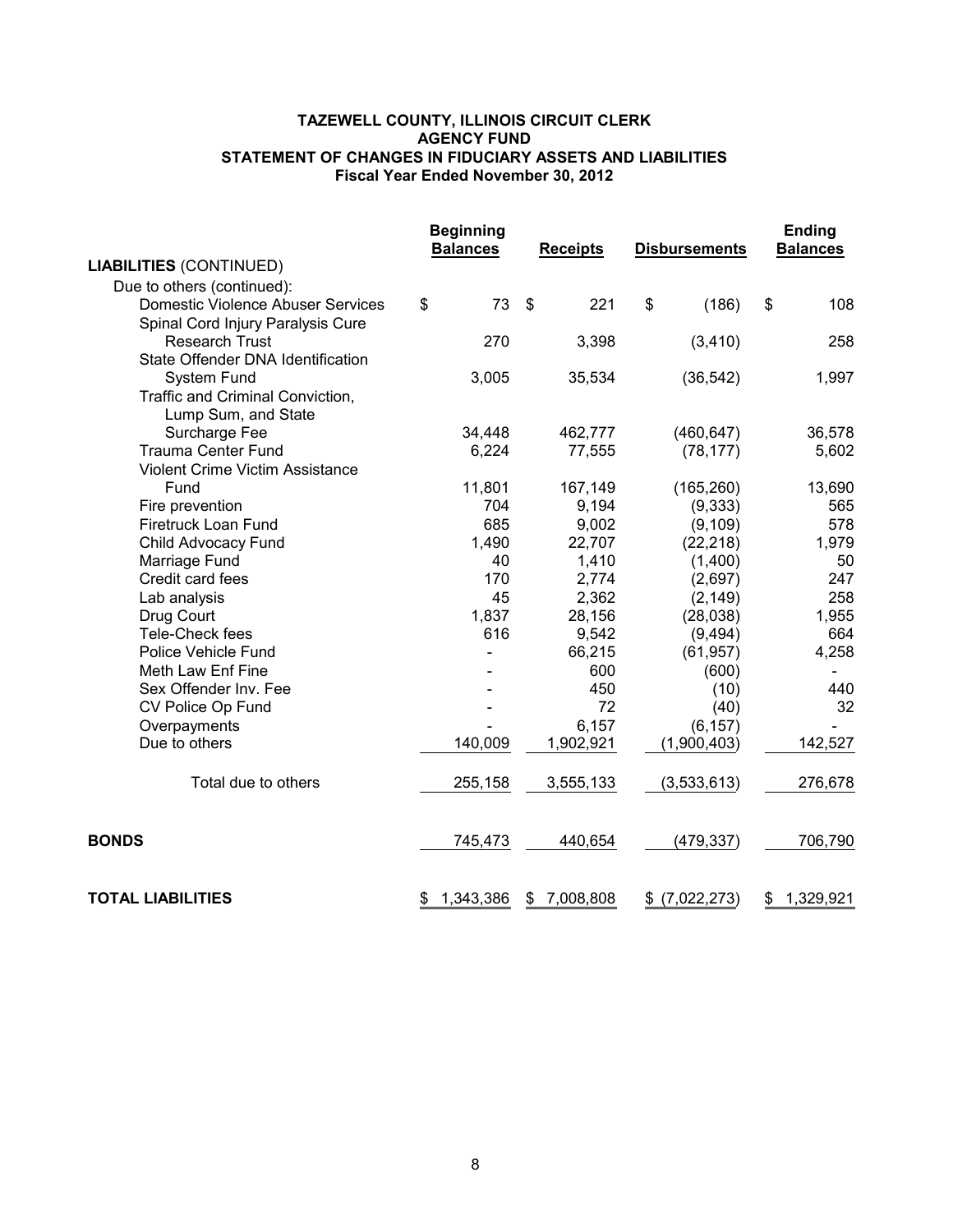PAGE 1 Of 12

#### **REPORT J** ANNUAL FINANCIAL REPORT

 $\hat{\mathcal{L}}$ 

#### CLERK OF THE CIRCUIT COURT 10TH JUDICIAL CIRCUIT, TAZEWELL COUNTY, ILLINOIS FISCAL YEAR ENDING NOVEMBER 30, 2012

#### PART I - REVENUE OF CLERK'S OFFICE

| A. CLERK'S FEES AND COSTS RECEIVED<br>(include the various fees in the Clerks of Courts Act Section 27.1a through 27.2a. Other clerk's fees not allocatate to a specific<br>fund are also reported in this total: they include the administrative fees for tne Surcharge, Crime Lab fund, Sexual Assault fine,<br>Trauma Center fund, Credit Card payment, Domestic Battery, and clerk's costs for Bail Bonds and Passports.) |                                     | <b>SECTION A TOTAL</b>  | \$1,211,754.00 |
|-------------------------------------------------------------------------------------------------------------------------------------------------------------------------------------------------------------------------------------------------------------------------------------------------------------------------------------------------------------------------------------------------------------------------------|-------------------------------------|-------------------------|----------------|
| <b>B. COURT AUTOMATION FUND</b>                                                                                                                                                                                                                                                                                                                                                                                               | <b>SECTION B TOTAL</b>              |                         | \$174,133.00   |
| <b>C. SEPARATE MAINTENANCE AND</b><br>CHILD SUPPORT COLLECTION FUND                                                                                                                                                                                                                                                                                                                                                           |                                     | <b>SECTION C TOTAL</b>  | \$94,585.00    |
| <b>D. COURT DOCUMENT STORAGE FUND</b>                                                                                                                                                                                                                                                                                                                                                                                         |                                     | <b>SECTION D TOTAL</b>  | \$173,254.00   |
| <b>E. CIRCUIT COURT CLERK OPERATION AND ADMINISTRATIVE FUND</b>                                                                                                                                                                                                                                                                                                                                                               |                                     | <b>SECTION E TOTAL</b>  | \$33,377.00    |
| <b>F. CIRCUIT COURT CLERK ELECTRONIC CITATION FUND</b>                                                                                                                                                                                                                                                                                                                                                                        |                                     | <b>SECTION F TOTAL</b>  | \$0.00         |
| <b>G. OTHER REVENUE OF CLERK'S OFFICE (SPECIFY)</b><br>(1) INTEREST PAID ON ACCOUNTS<br>(2) DHFS IV-D CONTRACTUAL AND INCENTIVE<br>(3) OTHER                                                                                                                                                                                                                                                                                  | \$1,762.00<br>\$37,884.00<br>\$0.00 |                         |                |
|                                                                                                                                                                                                                                                                                                                                                                                                                               |                                     | SECTION G (1,2,3) TOTAL | \$39,646.00    |

PART I - REVENUE OF THE CLERK'S OFFICE (SECTIONS A,B,C,D,E,F,G) TOTAL \$1,726,749.00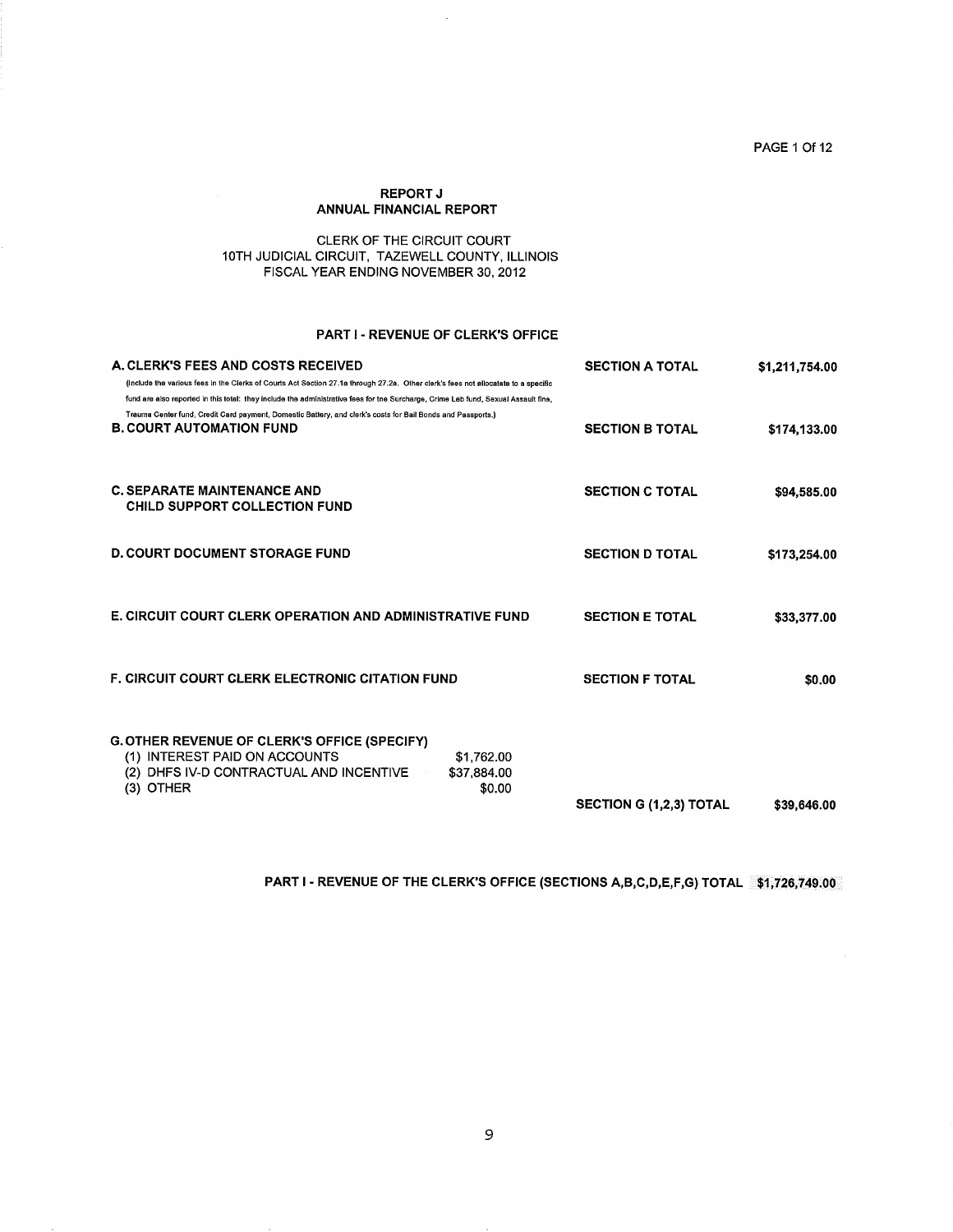PAGE 3 Of 12

 $\hat{\mathcal{L}}$ 

# PART III - DISTRIBUTION OF FUNDS HELD IN TRUST OR<br>AGENCY CAPACITY and OF COLLECTIONS MADE FOR OTHERS

 $\sim$ 

 $\sim 10$ 

 $\frac{1}{2}$ 

A.

В.

| 1) CLERK'S OFFICE (Include payments deposited and disbursed and personal<br>checks endorsed without recourse and forwarded to obligee or | \$8,970.00               |                                                           |                 |
|------------------------------------------------------------------------------------------------------------------------------------------|--------------------------|-----------------------------------------------------------|-----------------|
| public office.)<br>2) STATE DISBURSEMENT UNIT (insert the total amount reported<br>by the State Disbursement Unit)                       | \$18,849,075.00          | <b>SECTION A TOTAL</b><br>THIS AMOUNT FORWARDED TO PAGE 7 | \$18,858,045.00 |
| <b>FINES, PENALTIES, ASSESSMENTS, CHARGES AND FORFEITURES</b>                                                                            |                          |                                                           |                 |
| SEE ATTACHMENT B (MUNICIPALITIES, DRUG TASK FORCE, AND TOWNSHIP AND DISTRICTS)                                                           |                          |                                                           |                 |
| 1) MUNICIPALITIES (CITIES, VILLAGES, TOWNS, AND PARK DISTRICTS)                                                                          |                          |                                                           |                 |
| a. ALL EXCEPT DRUG FINES                                                                                                                 | \$1,153,839.00           |                                                           |                 |
| <b>b. DRUG FINES</b>                                                                                                                     | \$12,691.00              |                                                           |                 |
| c. CRIME LABORATORY FUND<br>d. CRIME LABORATORY DUI FUND                                                                                 | \$0.00<br>\$0.00         |                                                           |                 |
| e. OTHER                                                                                                                                 | \$123,470.00             |                                                           |                 |
|                                                                                                                                          | SUBTOTAL 1-a,b,c,d,e     | \$1,290,000.00                                            |                 |
| 1.1) DRUG TASK FORCE                                                                                                                     |                          | \$5,835.00                                                |                 |
| 2) TOWNSHIPS AND DISTRICTS (INCLUDING ROAD<br>DISTRICTS, SPECIAL DISTRICTS, ETC.)                                                        |                          |                                                           |                 |
| a. ALL EXCEPT DRUG FINES                                                                                                                 | \$0.00                   |                                                           |                 |
| <b>b. DRUG FINES</b>                                                                                                                     | \$0.00                   |                                                           |                 |
| c OTHER                                                                                                                                  | \$0.00                   |                                                           |                 |
|                                                                                                                                          | SUBTOTAL 2-a,b,c         | \$0.00<br><b>TOTAL</b>                                    | \$1,295,835.00  |
| (THE TOTAL OF ABOVE THREE AMOUNTS SHOULD BE TOTAL OF AMOUNT<br>ATTACHMENT B)                                                             |                          |                                                           |                 |
| 3) COUNTY                                                                                                                                |                          |                                                           |                 |
| a. CRIMINAL FINES                                                                                                                        | \$263,389.00             |                                                           |                 |
| <b>b. TRAFFIC FINES</b>                                                                                                                  | \$472,126.00             |                                                           |                 |
| c. DRUG FINES<br>d. CRIME LABORATORY FUND                                                                                                | \$24,738.00<br>\$0.00    |                                                           |                 |
| e. CRIME LABORATORY DUI FUND                                                                                                             | \$0.00                   |                                                           |                 |
| f. COUNTY BOATING FUND                                                                                                                   | \$0.00                   |                                                           |                 |
| g. *OTHER (INCLUDES PERCENTAGE DISBURSEMENT<br>TO COUNTY GENERAL CORPORATE FUND)                                                         | \$42,187.00              |                                                           |                 |
| * "OTHER" DESCRIPTION AND ITEMIZED LISTING ON ATTACHMENT C                                                                               | SUBTOTAL 3-a,b,c,d,e,f,g | \$802,440.00                                              |                 |
|                                                                                                                                          |                          | <b>SUBTOTAL SECTION B (1,1.1,2,3)</b>                     | \$2,098,275.00  |
|                                                                                                                                          |                          | THIS AMOUNT FORWARDED TO THE TOP OF PAGE 5                |                 |

 $\bar{\mathcal{A}}$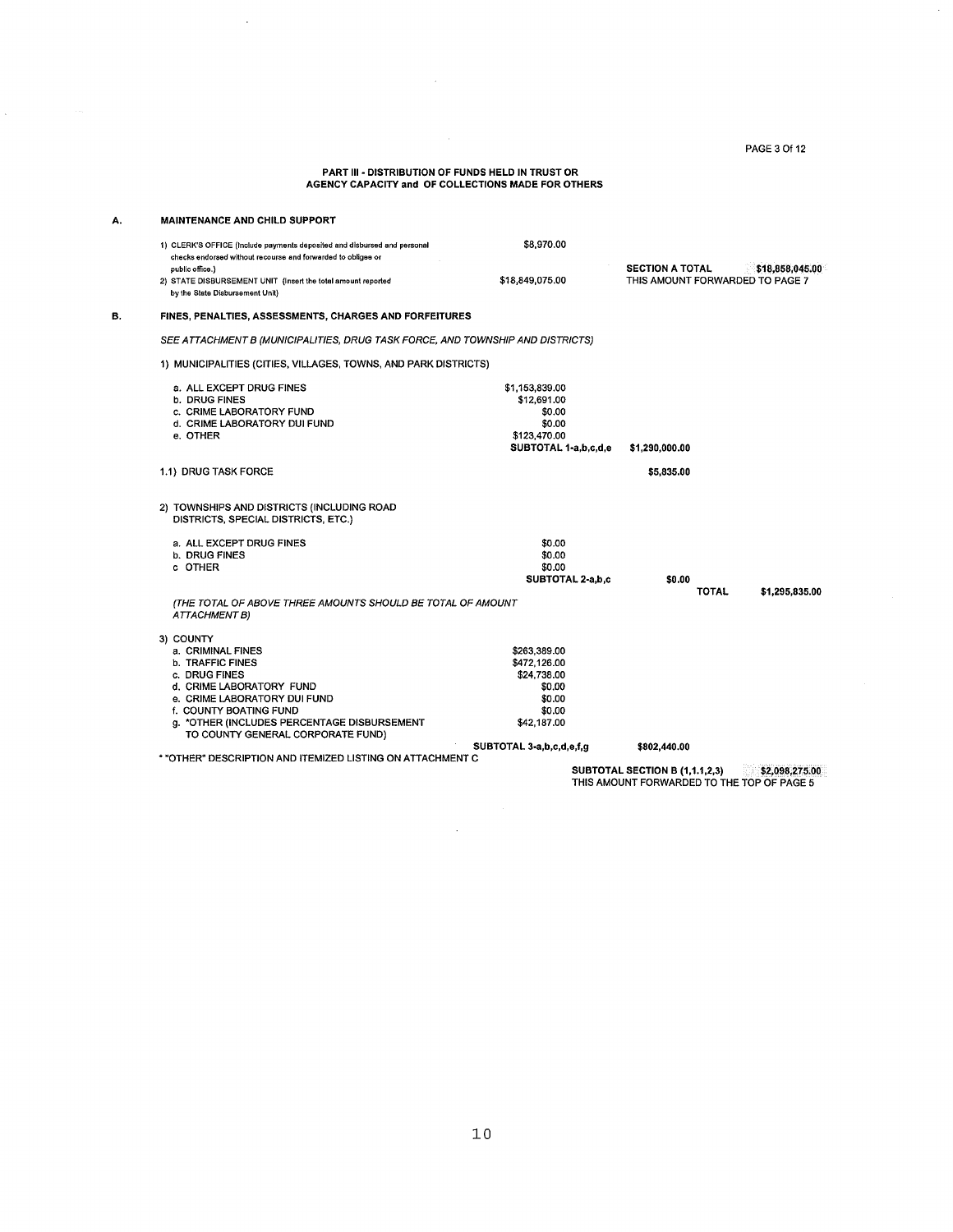$\hat{\mathcal{A}}$ 

| 4) STATE (Funds 1-45)                                       |              |
|-------------------------------------------------------------|--------------|
| 1. DNR FUNDS TOTAL                                          | \$3,296.00   |
| 2. ROAD FUND (OVERWEIGHTS)                                  | \$13,869.00  |
| 3. STATE TOLL HIGHWAY AUTORITY FUND                         | \$0.00       |
| 4. DRUG TRAFFIC PREVENTION FUND                             | \$2,078.00   |
| 5. STATE CRIME LABORATORY FUND                              | \$20,191.00  |
| <b>6. STATE POLICE DUI FUND</b>                             | \$300.00     |
| 7. VIOLENT CRIME VICTIMS ASSISTANCE FUND                    | \$167,149.00 |
| 8. TRAFFIC AND CRIMINAL CONVICTION SURCHARGE                | \$0.00       |
| 9. DRIVERS EDUCATION FUND                                   | \$85,614.00  |
| 10. DOMESTIC VIOLENCE SHELTER AND SERVICE FUND              | \$20,495.00  |
| <b>11. DRUG TREATMENT FUND</b>                              | \$81,605.00  |
| <b>12. CHILD ABUSE PREVENTION FUND</b>                      | \$0.00       |
| <b>13. SEXUAL ASSAULT SERVICES FUND</b>                     | \$270.00     |
| <b>14. TRAUMA CENTER FUND</b>                               | \$77,555.00  |
| 15. PERCENTAGE DISTRIBUTION: UNDER \$55 FUND                | \$0.00       |
| 16. PERCENTAGE DISTRIBUTION: \$55 AND OVER FUND             | \$122,975.00 |
| <b>17. GENERAL REVENUE FUND</b>                             | \$192,126.00 |
| <b>18. EMS ASSISTANCE FUND</b>                              | \$0.00       |
| <b>19. YOUTH DRUG ABUSE PREVENTION FUND</b>                 | \$16,861.00  |
| 20. SECRETARY OF STATE EVIDENCE FUND                        | \$0.00       |
| 21. ILLINOIS CHARITY BUREAU FUND                            | \$0.00       |
| <b>22. TRANSPORTATION REGULATORY FUND</b>                   | \$0.00       |
| 23. PROFESSIONAL REGULATION EVIDENCE FUND                   | \$0.00       |
| 24. GENERAL PROFESSIONS DEDICATED FUND                      | \$0.00       |
| 25. LOBBYIST REGISTRATION ADMINISTRATION FUND               | \$0.00       |
| 26. DESIGN PROFESSIONAL ADMIN. AND INVESTIGATION FUND       | \$0.00       |
| 27. REAL ESTATE RECOVERY FUND                               | \$0.00       |
| <b>28. AGGREGATE OPERATIONS REGULATORY FUND</b>             | \$0.00       |
| <b>29. EDUCATION ASSISTANCE FUND</b>                        | \$0.00       |
| 30. DEPARTMENT OF PUBLIC HEALTH                             | \$0.00       |
| 31. USED TIRE MANAGEMENT FUND                               | \$0.00       |
| 32. EMERGENCY PLANNING AND TRAINING FUND                    | \$0.00       |
| 33. FEED CONTROL FUND                                       | \$0.00       |
| <b>34. PESTICIDE CONTROL FUND</b>                           | \$0.00       |
| 35. SPINAL CORD INJURY PARALYSIS CURE RESEARCH TRUST FUND   | \$3,398.00   |
| <b>36. FIRE PREVENTION FUND</b>                             | \$9,194.00   |
| 37. WIC PROGRAM                                             | \$0.00       |
| <b>38. SEX OFFENDER REGISTRATION FUND</b>                   | \$500.00     |
| 39. SECURITIES AUDIT AND ENFORCEMENT FUND                   | \$0.00       |
| <b>40. SPECIAL ADMINISTRATIVE FUND</b>                      | \$0.00       |
| <b>41. LEADS MAINTENANCE FUND</b>                           | \$857.00     |
| 42. STATE OFFENDER DNA IDENTIFICATION SYSTEM FUND           | \$35,534.00  |
| 43. DOMESTIC VIOLENCE ABUSER SERVICES FUND                  | \$221.00     |
| 44. ABANDONED RESIDENTIAL PROPERTY MUNICIPALITY RELIEF FUND | \$0.00       |
| 45. LUMP SUM SURCHARGE*                                     | \$462,777.00 |
|                                                             |              |

 $\sim$ 

SUBTOTAL 4 (1-45) \$ 1,316,865.00<br>THIS AMOUNT FORWARDED TO PAGE 5

 $\sim$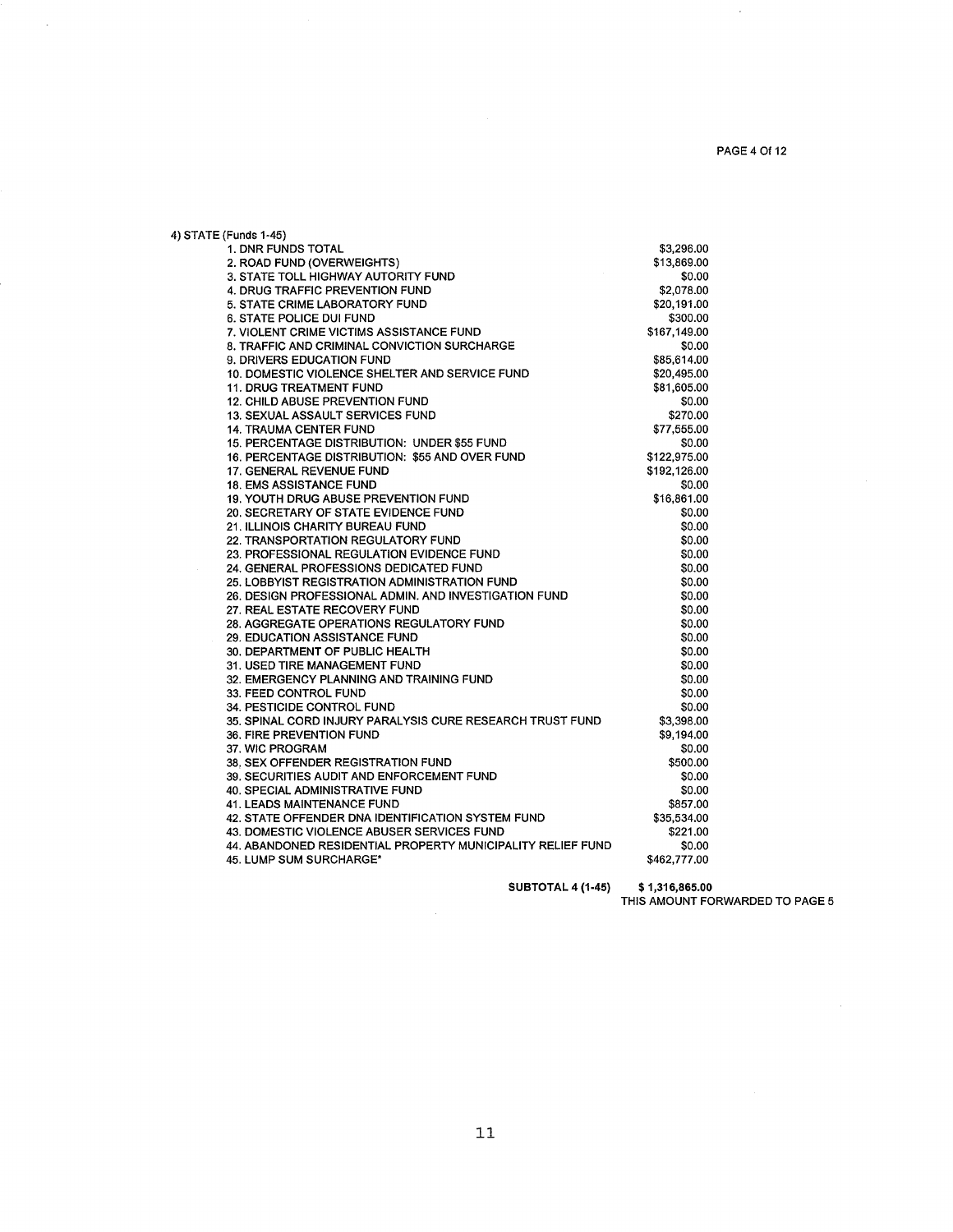#### PAGE 5 Of 12

SUBTOTAL SECTION B(1,1.1, 2, 3)<br>AMOUNT FORWARDED FROM THE BOTTOM OF PAGE 3

| 4) STATE (Funds 46-999)                                  | SUBTOTAL 4 (1-45) \$1,316,865.00 |              |
|----------------------------------------------------------|----------------------------------|--------------|
| 46. ADDITIONAL CHILD PORNOGRAPHY FINE (STATE POLICE)     |                                  | \$0.00       |
| 47. ARSONIST REGISTRATION FUND                           |                                  | \$0.00       |
| <b>48. CAPITAL PROJECTS FUND</b>                         |                                  | \$0.00       |
| 49. MURDERER & VIOLENT OFF. AGAINST YOUTH REG. FUND      |                                  | \$0.00       |
| 50. CORPORATE CRIME FUND                                 |                                  | \$0.00       |
| 51. DIESEL EMISSIONS TESTING FUND                        |                                  | \$0.00       |
| 52. ER RESTITUTION (STATE)                               |                                  | \$0.00       |
| 53. FIRE TRUCK REVOLVING LOAN FUND                       |                                  | \$9,002.00   |
| 54. FORECLOSURE PREVENTION PROGRAM FUND                  |                                  | \$24,745.00  |
| 55. FTA WARRANT FEE (STATE POLICE)                       |                                  | \$1,400.00   |
| 56. ILLINOIS ANIMAL ABUSE FUND                           |                                  | \$0.00       |
| 57. IDOC PAROLE DIVISION OFFENDER SUPERVISION FUND       |                                  | \$0.00       |
| 58. ILLINOIS RACING BOARD                                |                                  | \$0.00       |
| 59. LEAD POISON SCREENING, PREVENTION AND ABATEMENT FUND |                                  | \$0.00       |
| 60. METHAMPHETAMINE LAW ENFORCEMENT FUND                 |                                  | \$600.00     |
| 61. MILITARY FAMILY RELIEF FUND                          |                                  | \$0.00       |
| 62. PRISONER REVIEW BOARD VEHICLE & EQUIPMENT FUND       |                                  | \$2,190.00   |
| 63. ROADSIDE MEMORIAL FUND                               |                                  | \$0.00       |
| 64. SEALING FEE (STATE POLICE)                           |                                  | \$0.00       |
| 65. SECRETARY OF STATE POLICE DUI FUND                   |                                  | \$0.00       |
| 66. SECRETARY OF STATE POLICE SERVICES FUND              |                                  | \$446.00     |
| 67. SECRETARY OF STATE POLICE VEHICLE FUND               |                                  | \$20.00      |
| 68. SEX OFFENDER INVESTIGATION FUND                      |                                  | \$350.00     |
| 69. STATE ASSET FORFEITURE FUND                          |                                  | \$0.00       |
| 70. STATE POLICE OPERATIONS ASSISTANCE FUND              |                                  | \$124,532.00 |
| 71. STATE POLCIE STREETGANG-RELATED CRIME FUND           |                                  | \$0.00       |
| 72. STATE POLICE VEHICLE FUND                            |                                  | \$11,308.00  |
| 73. TRANSPORTATION SAFETY HIGHWAY HIRE-BACK FUND         |                                  | \$7,348.00   |
| 74. VEHICLE INSPECTION FUND                              |                                  | \$0.00       |
| 75. CONSERVATION POLICE OPERATIONS ASSISTANCE FUND       |                                  | \$72.00      |
| 76. PRESCRIPTION PILL AND DRUG DISPOSAL FUND             |                                  | \$0.00       |
| 77. CRIMINAL JUSTICE INFORMATION PROJECTS FUND           |                                  | \$0.00       |
| 999. OTHER (ITEMIZE ON ATTACHMENT D)                     |                                  | \$0.00       |
|                                                          | <b>SUBTOTAL 4 (46-999)</b>       | \$182,013.00 |

 $\mathcal{A}^{\text{max}}$ 

 $\hat{\mathcal{A}}$ 

**SUBTOTAL 4 (1-999) Example 2018 CONSUMING 2018 CONSUMING 2019** 

 $\sim 10$ 

SUBTOTAL SECTION B (1,1.1,2,3,4) TOTAL<br>THIS AMOUNT FORWARDED TO PAGE 7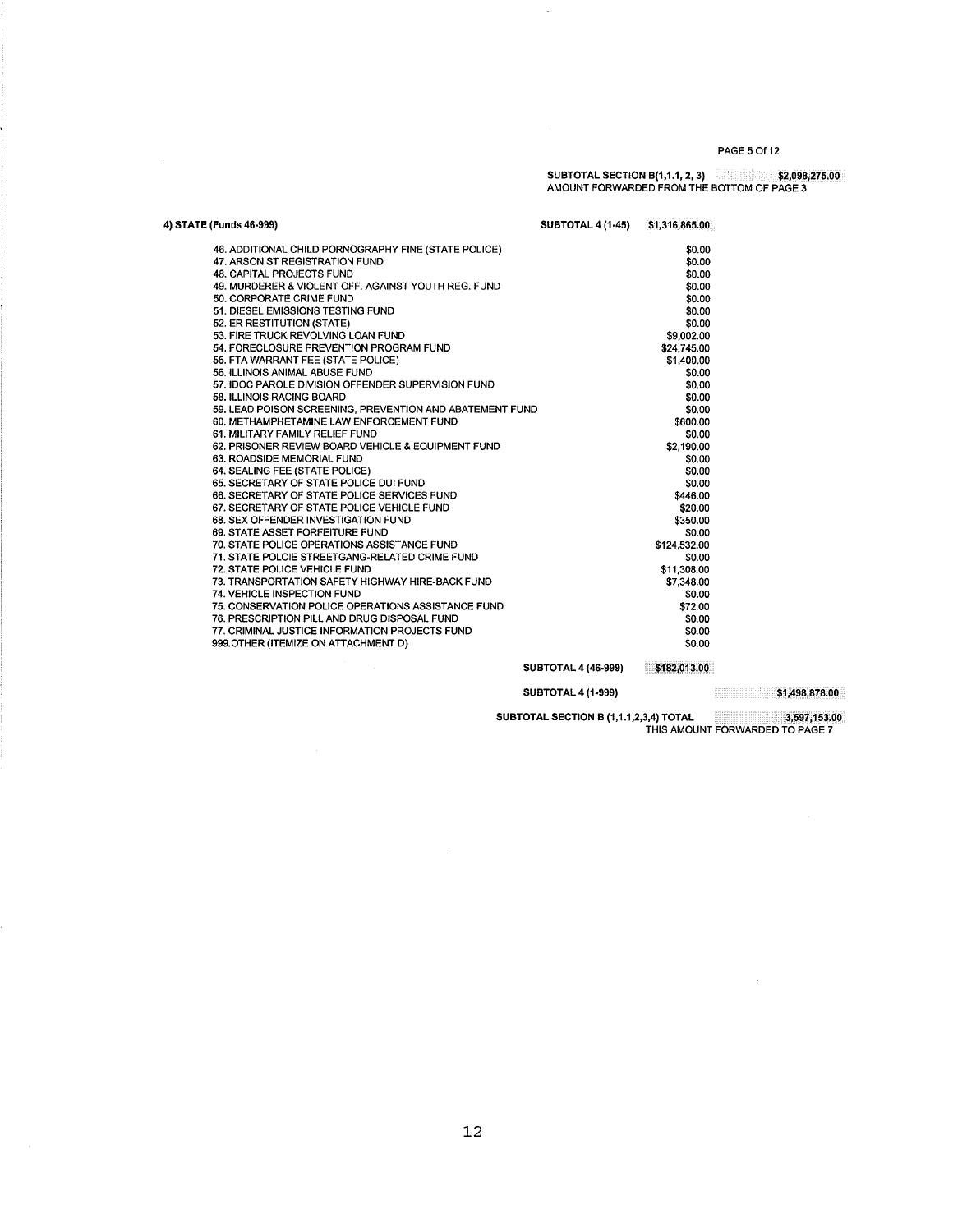$\sim$ 

| <b>1. STATE'S ATTORNEY</b><br>2. SHERIFF             |                   | \$66,648.00                     |              |
|------------------------------------------------------|-------------------|---------------------------------|--------------|
| (a) FEES (e.g. SERVICE OF PROCESS*)                  |                   | \$59,278.00                     |              |
| (b) COUNTY GENERAL FUND FOR                          |                   | \$333,123.00                    |              |
| <b>COURT SECURITY</b>                                | SUBTOTAL (2-a,b)  | \$392,401.00                    |              |
|                                                      |                   |                                 |              |
| 3. COUNTY LAW LIBRARY FUND                           |                   | \$61,092.00                     |              |
| 4. MARRIAGE FUND OF THE CIRCUIT COURT                |                   | \$1,410.00                      |              |
| 5. COUNTY FUND TO FINANCE THE COURT SYSTEM           |                   | \$121,962.00                    |              |
| 6. COURT-APPOINTED COUNSEL:                          |                   |                                 |              |
| (a) DEFENSE COUNSEL                                  |                   | \$18,465.00                     |              |
| (b) JUVENILE REPRESENTATION                          |                   | \$0.00                          |              |
|                                                      | SUBTOTAL (6 -a,b) | \$18,465.00                     |              |
| 7. COURT-APPOINTED COUNSEL:                          |                   |                                 |              |
| STATE APPELLATE DEFENDER                             |                   | \$0.00                          |              |
| 8. MUNICIPAL ATTORNEY PROSECUTION FEE                |                   | \$34,528.00                     |              |
| 9. PROBATION AND COURT SERVICES FUND                 |                   | \$213,761.00                    |              |
| <b>10. DISPUTE RESOLUTION FUND</b>                   |                   | \$0.00                          |              |
| 11. MANDATORY ARBITRATION FUND                       |                   | \$0.00                          |              |
| (a) ARBITRATION FEE                                  |                   | \$0.00                          |              |
| (b) REJECTION OF AWARD                               | SUBTOTAL (11-a,b) | \$0.00                          |              |
|                                                      |                   |                                 |              |
| 12. DRUG/ALCOHOL TESTING & ELECTRONIC MONITORING FEE |                   | \$2,361.00                      |              |
| 13. ELECTRONIC MONITORING DEVICE FEE                 |                   |                                 |              |
| (a) SUBSTANCE ABUSE SERVICES FUND                    |                   | \$0.00                          |              |
| (b) WORKING CASH FUND                                |                   | \$10,325.00                     |              |
|                                                      | SUBTOTAL (13-a,b) | \$10,325.00                     |              |
| 14. COUNTY GENERAL FUND TO FINANCE                   |                   |                                 |              |
| EDUCATION PROGRAMS (DUI)                             |                   | \$0.00                          |              |
| 15. COUNTY HEALTH FUND                               |                   | \$0.00                          |              |
| 16. TRAFFIC SAFETY PROGRAM SCHOOL                    |                   | \$0.00                          |              |
| 17. COUNTY JAIL MEDICAL COSTS FUND                   |                   | \$14,778.00                     |              |
| 18. SEXUALLY TRANSMITTED DISEASE TEST FUND           |                   | \$0.00                          |              |
| 19. DOMESTIC RELATIONS LEGAL FUND                    |                   | \$0.00                          |              |
| 20. CHILDREN'S WAITING ROOM FUND                     |                   | \$0.00                          |              |
| 21. NEUTRAL SITE CUSTODY EXCHANGE FUND               |                   | \$0.00                          |              |
| 22. OTHER                                            |                   | \$35,352.00                     |              |
|                                                      |                   | <b>SECTION C TOTAL</b>          | \$973,083.00 |
|                                                      |                   | THIS AMOUNT FORWARDED TO PAGE 7 |              |

 $\mathcal{A}^{\prime}$ 

**C. FEES OF OTHERS** 

\*Contains the FTA Warrant Fee and e-Citation Fee)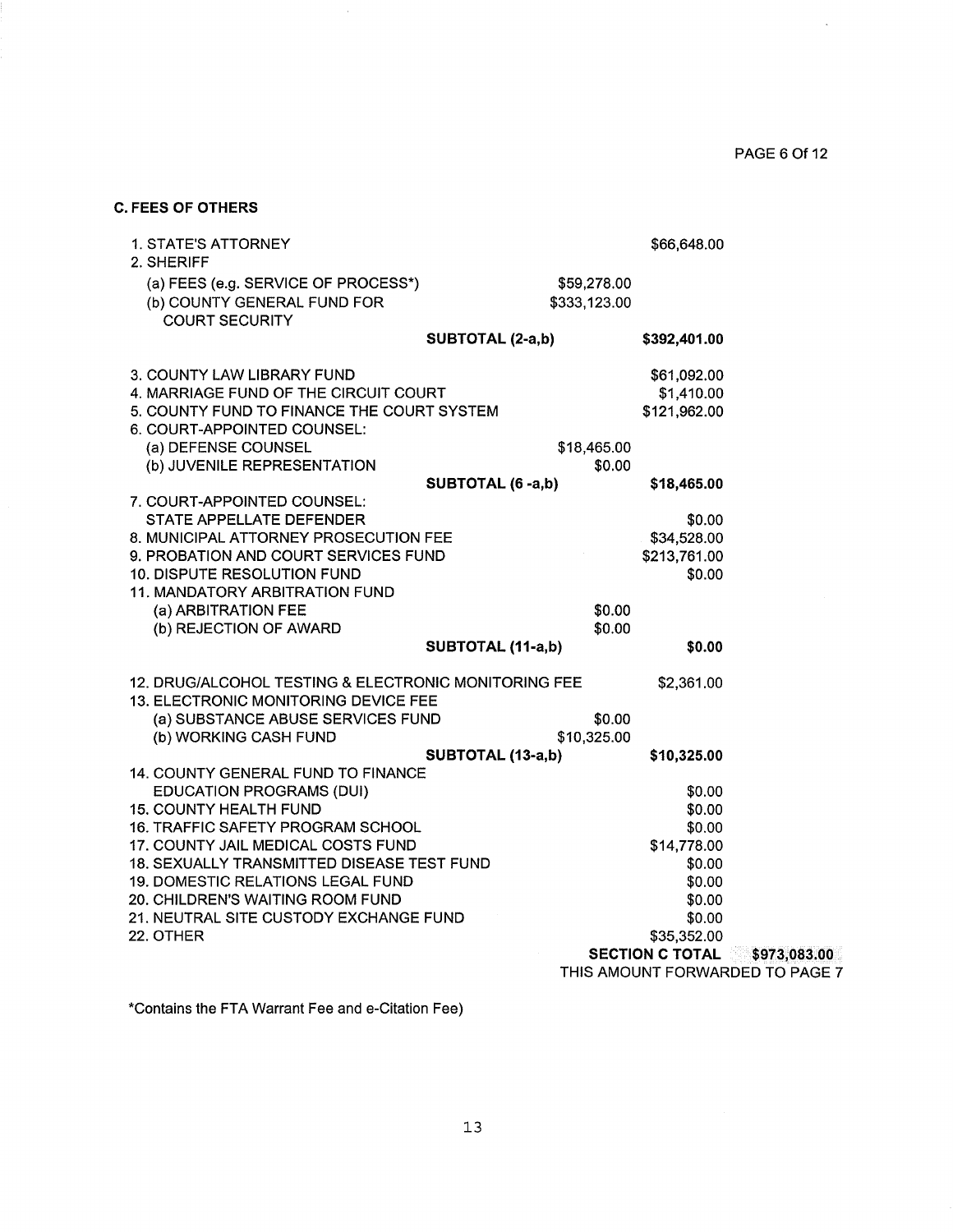$\hat{\mathcal{A}}$ 

### **D. MISCELLANEOUS DISBURSEMENTS**

 $\hat{\mathcal{A}}$ 

| 1. RESTITUTION TO VICTIMS OF CRIME (INCLUDES JUVENILE)<br>2. "WORK RELEASE" / GAINFULLY EMPLOYED OFFENDER |                  | \$177,921.00                             |              |
|-----------------------------------------------------------------------------------------------------------|------------------|------------------------------------------|--------------|
| a. TOTAL PAID TO COUNTY FOR ROOM AND BOARD                                                                |                  | \$34,997.00                              |              |
| <b>b. TOTAL PAID TO OTHER INDIVIDUALS AND AGENCIES</b>                                                    |                  | \$0.00                                   |              |
|                                                                                                           | SUBTOTAL (2-a,b) | \$34,997.00                              |              |
| 3. EXPENSES NECESSARY FOR MINOR'S NEEDS UNDER<br>THE JUVENILE ACT                                         |                  | \$0.00                                   |              |
| 4. ABANDONED (UNCLAIMED) BAIL TO COUNTY                                                                   |                  | \$0.00                                   |              |
| 5. ABANDONED (UNCLAIMED) PROPERTY TO STATE                                                                |                  | \$5,137.00                               |              |
| 6. DEPOSITS WITH CLERK DISBURSED DURING THE YEAR:                                                         |                  |                                          |              |
| a. FROM JUDICIAL SALES                                                                                    |                  | \$0.00                                   |              |
| <b>b. FROM ALL OTHER CASE CATEGORIES</b>                                                                  |                  | \$0.00                                   |              |
|                                                                                                           | SUBTOTAL (6-a,b) | \$0.00                                   |              |
| 7. REIMBURSEMENTS/CONTRIBUTIONS TO                                                                        |                  |                                          |              |
| A "LOCAL ANTI-CRIME PROGRAM"                                                                              |                  | \$0.00                                   |              |
| 8. REFUND AND RETURNS                                                                                     |                  |                                          |              |
| a. BAIL<br>b. OTHER                                                                                       |                  | \$6,157.00<br>\$481,693.00               |              |
|                                                                                                           | SUBTOTAL (8-a,b) | \$487,850.00                             |              |
|                                                                                                           |                  |                                          |              |
| 9. OTHER (DESCRIPTION AND ITEMIZED LISTING ON<br>ATTACHMENT E. THIS INCLUDES SUCH ITEMS AS WITNESS        |                  | \$78,135,00                              |              |
| FEES, PASSPORT FEES DISBURSED TO THE FEDERAL                                                              |                  |                                          |              |
| GOVERNMENT, OUT OF COUNTY BONDS, TRANSFER OF                                                              |                  |                                          |              |
| BAIL TO ANOTHER COUNTY, ETC.)                                                                             |                  |                                          |              |
|                                                                                                           |                  |                                          |              |
|                                                                                                           |                  | <b>SECTION D TOTAL</b>                   | \$784,040.00 |
|                                                                                                           |                  | THIS AMOUNT FORWARDED TO SECTION D BELOW |              |
|                                                                                                           |                  | APAWAN 1 YAW 11 / PRAM RI AP AV          |              |

| <b>PART III DISTRIBUTION (SECTIONS A,B,C,D) TOTAL</b>                                                                | \$18,858,045.00<br>\$3,597,153.00<br>\$973,083.00<br>\$784,040.00<br>\$24,212,321.00 |  |
|----------------------------------------------------------------------------------------------------------------------|--------------------------------------------------------------------------------------|--|
| Please indicate if you are a percentage distribution county<br>pursuant to 27.5 and 27.6 of the Clerks of Courts Act | YES.<br>NΟ                                                                           |  |

Please indicate the Month your fiscal year ends.

MONTH: November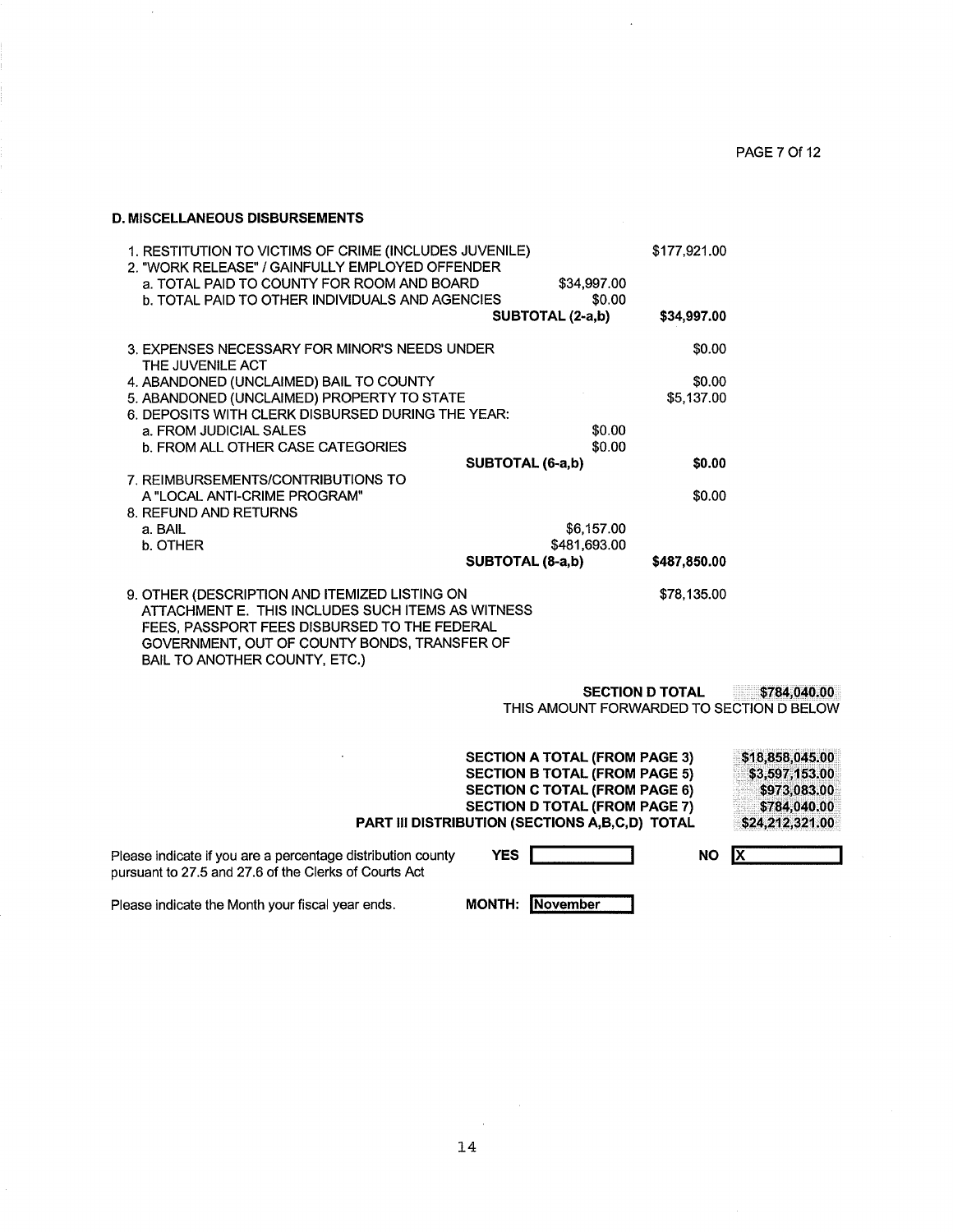PAGE 9 Of 12

#### **ATTACHMENT B**

#### LINE ITEM BREAKDOWN OF PART III. B. (1), (1.1) AND (2) FINES, PENALTIES, ASSESSMENTS, CHARGES AND FORFEITURES PAID TO MUNICIPALITIES, DRUG TASK FORCE AND TOWNSHIPS

 $\ddot{\phantom{a}}$ 

| <b>NAME OF MUNICIPALITY,</b>     | <b>ALL</b>     |             |              | <b>CRIME</b> |              |               |
|----------------------------------|----------------|-------------|--------------|--------------|--------------|---------------|
| <b>TOWNSHIP, OR DRUG</b>         | <b>EXCEPT</b>  |             | <b>CRIME</b> | <b>LAB</b>   |              |               |
| <b>TASK FORCE</b>                | <b>DRUG</b>    | <b>DRUG</b> | <b>LAB</b>   | <b>DUI</b>   | <b>OTHER</b> | <b>TOTALS</b> |
| <b>ARMINGTON</b>                 | \$2,251.00     | \$0.00      | \$0.00       | \$0.00       | \$180.00     | \$2,431.00    |
| <b>CREVE COEUR</b>               | \$125,877.00   | 617.00      | \$0.00       | \$0.00       | \$16,288.00  | \$142,782.00  |
| <b>DEER CREEK</b>                | \$3,012.00     | \$0.00      | \$0.00       | \$0.00       | \$194.00     | \$3,206.00    |
| <b>DELAVAN</b>                   | \$9,588,00     | \$0.00      | \$0.00       | \$0.00       | \$448.00     | \$10,036.00   |
| <b>EAST PEORIA</b>               | \$365,466.00   | \$4,261.00  | \$0.00       | \$0.00       | \$36,477.00  | \$406,204.00  |
| <b>FONDULAC</b>                  | \$11,084.00    | \$11.00     | \$0.00       | \$0.00       | \$988.00     | \$12,083.00   |
| <b>GREEN VALLEY</b>              | \$906.00       | \$6.00      | \$0.00       | \$0.00       | \$410.00     | \$1,322.00    |
| <b>HOPEDALE</b>                  | \$642.00       | \$0.00      | \$0.00       | \$0.00       | \$60.00      | \$702.00      |
| <b>MACKINAW</b>                  | \$6,611.00     | \$0.00      | \$0.00       | \$0.00       | \$904.00     | \$7,515.00    |
| <b>MARQUET nachwine High Sch</b> | \$13,792.00    | \$333.00    | \$0.00       | \$0.00       | \$2,123.00   | \$16,248.00   |
| <b>MINIER</b>                    | \$3,828.00     | \$0.00      | \$0.00       | \$0.00       | \$240.00     | \$4,068.00    |
| <b>MORTON</b>                    | \$98,269.00    | \$607.00    | \$0.00       | \$0.00       | \$9,591.00   | \$108,467.00  |
| <b>NORTH PEKIN</b>               | \$120,745.00   | \$0.00      | \$0.00       | \$0.00       | \$12,443.00  | \$133,188.00  |
| <b>PEKIN</b>                     | \$294,082.00   | \$5,265.00  | \$0.00       | \$0.00       | \$30,565.00  | \$329,912.00  |
| <b>PEKIN PARK DIST.</b>          | \$5,354.00     | \$50.00     | \$0.00       | \$0.00       | \$570.00     | \$5,974.00    |
| <b>SOUTH PEKIN</b>               | \$1,072.00     | \$416.00    | \$0.00       | \$0.00       | \$100.00     | \$1,588.00    |
| <b>TREMONT</b>                   | \$2,388.00     | \$0.00      | \$0.00       | \$0.00       | \$247.00     | \$2,635.00    |
| <b>WASHINGTON</b>                | \$88,872,00    | \$1,125.00  | \$0.00       | \$0.00       | \$11,642.00  | \$101,639.00  |
| <b>MULTI CNTY ENFORCEMENT</b>    | \$0.00         | \$5,835.00  | \$0.00       | \$0.00       | \$0.00       | \$5,835.00    |
|                                  | \$0.00         | \$0.00      | \$0.00       | \$0.00       | \$0.00       | \$0.00        |
|                                  | \$0.00         | \$0.00      | \$0.00       | \$0.00       | \$0.00       | \$0.00        |
|                                  | \$0.00         | \$0.00      | \$0.00       | \$0.00       | \$0.00       | \$0.00        |
|                                  | \$0.00         | \$0.00      | \$0.00       | \$0.00       | \$0.00       | \$0.00        |
| <b>SUBTOTALS</b>                 | \$1,153,839.00 | \$18,526.00 | \$0.00       | \$0.00       | \$123,470.00 |               |

#### (ADD SUBTOTALS ABOVE) ATTACHMENT B TOTALS

\$1,295,835.00

THIS TOTAL SHOULD MATCH PART III - SECTION B (1), (1.1), AND (2) TOTAL ON PAGE 3. IF YOU NEED ADDITIONAL LINE ITEM DETAIL FOR THIS ATTACHMENT, SIMPLY INSERT ROWS TO THIS SPREADSHEET AS REQUIRED.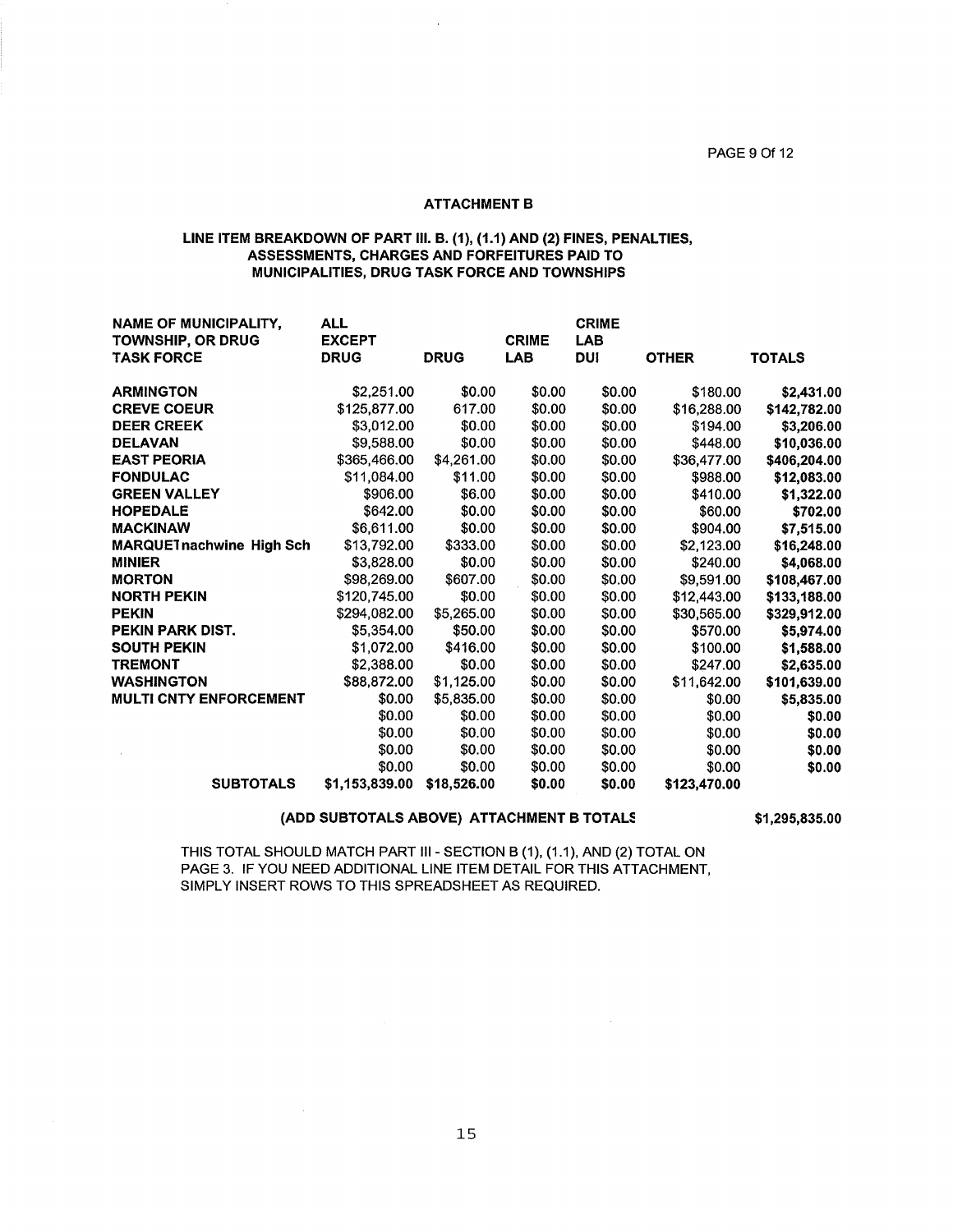#### PAGE 10 Of 12

#### **ATTACHMENT C**

#### LINE ITEM BREAKDOWN OF PART III. B. (3) (g): "OTHER"

#### **DESCRIPTION**

#### **AMOUNT**

**Tazewell County General Drug Fund** 

\$42,187.00  $$0.00$ \$0.00 \$0.00 \$0.00 \$0.00 \$0.00 \$0.00 \$0.00 \$0.00 \$0.00 \$0.00 \$0.00 \$0.00 \$0.00 \$0.00 \$0.00 \$0.00 \$0.00 **ATTACHMENT C TOTAL** \$42,187.00

THIS TOTAL SHOULD MATCH PART III - SECTION B (3) (g) (OTHER) TOTAL ON PAGE 3. IF YOU NEED ADDITIONAL LINE ITEM DETAIL FOR THIS ATTACHMENT, SIMPLY INSERT ROWS TO THE SPREADSHEET AS REQUIRED.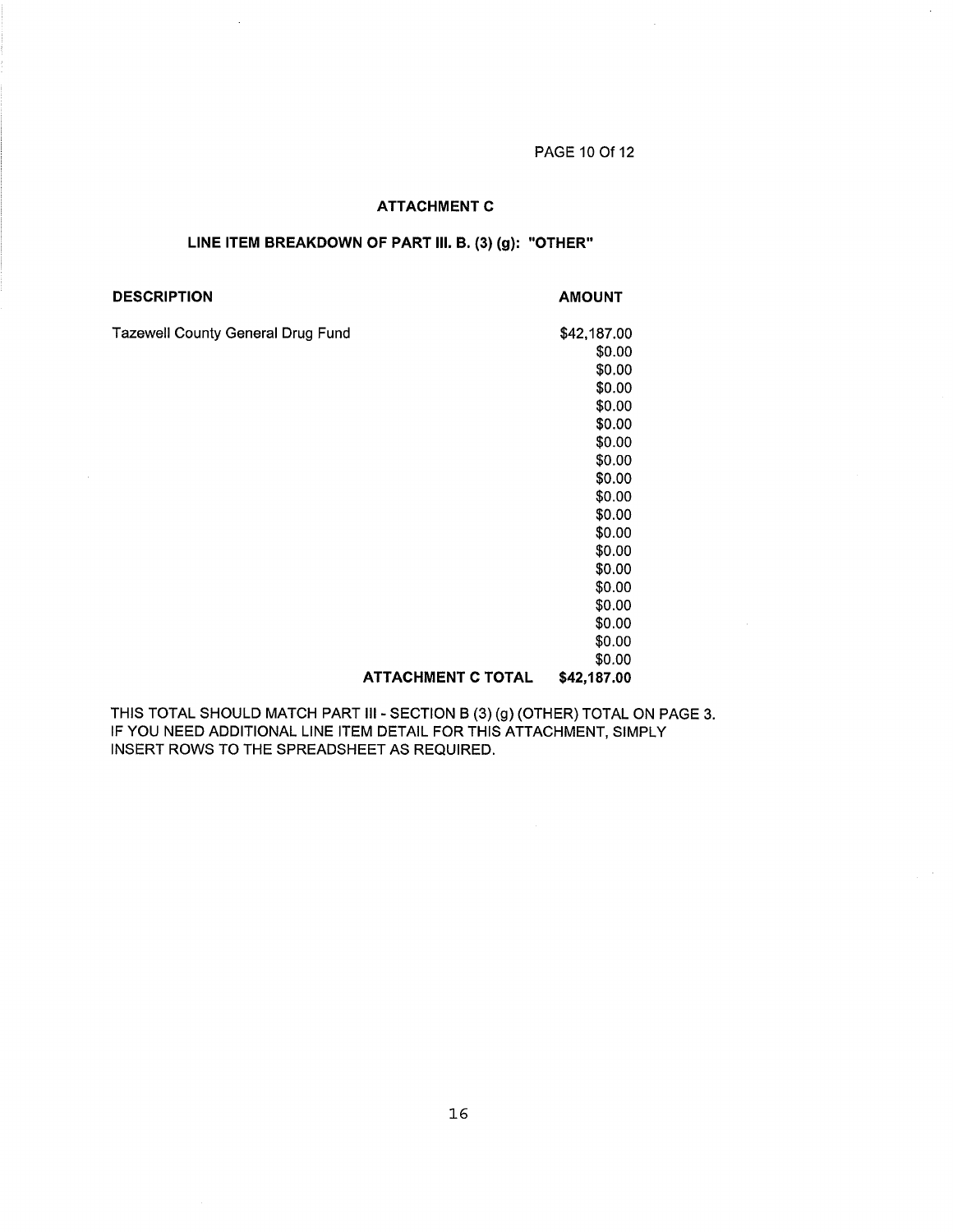PAGE 11 Of 12

### **ATTACHMENT D**

## LINE ITEM BREAKDOWN OF PART III. B. (4) 999: "OTHER"

#### **DESCRIPTION**

**AMOUNT** 

\$0.00 \$0.00 \$0.00 \$0.00  $$0.00$ \$0.00 \$0.00 \$0.00  $$0.00$ \$0.00 \$0.00 \$0.00 \$0.00 \$0.00 \$0.00 \$0.00 \$0.00 \$0.00 \$0.00  $$0.00$ \$0.00 \$0.00 \$0.00 \$0.00 \$0.00 \$0.00 \$0.00 \$0.00  $\blacksquare$ 

# **ATTACHMENT D TOTAL**

THIS TOTAL SHOULD MATCH PART III - SECTION B (4) 999. (OTHER) TOTAL ON PAGE 5.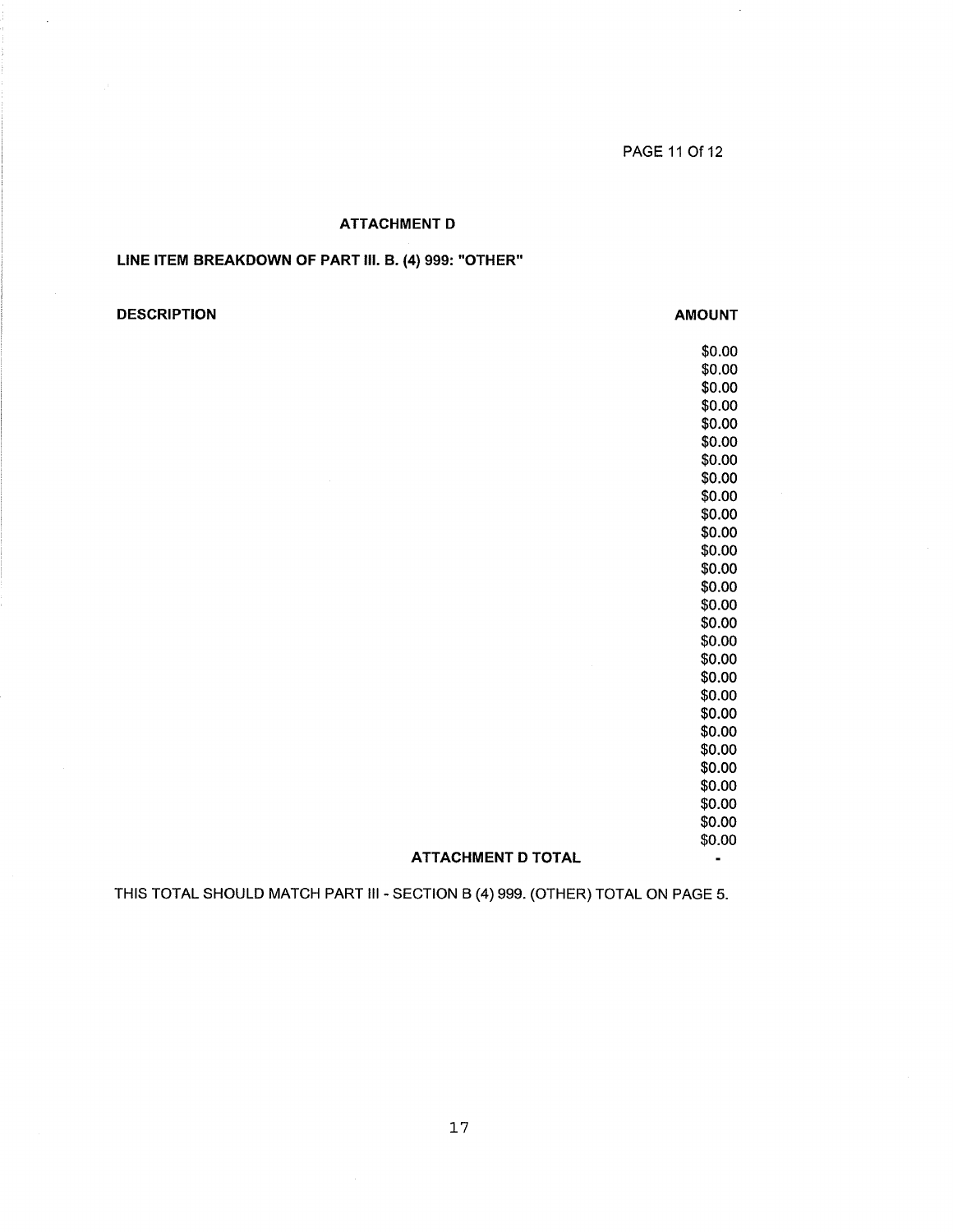#### **ATTACHMENT E**

#### LINE ITEM BREAKDOWN OF PART III. D. (9): "OTHER"

#### **DESCRIPTION**

#### **AMOUNT**

**COPIES POSTAGE** CHILD ADVOCACY **FOREIGN SHERIFF SCHOOL DISTRICT CONTEMPT FINE** DRUG COURT

\$18,049.00 \$3,109.00 \$22,707.00 \$5,729.00 \$285.00 \$100.00 \$28,156.00 \$0.00 \$0.00 \$0.00 \$0.00 \$0.00 \$0.00 \$0.00 \$0.00 \$0.00 \$0.00 \$0.00 \$0.00 78,135.00

 $\lambda$ 

# **ATTACHMENT E TOTAL**

THIS TOTAL SHOULD MATCH PART III - SECTION D. (9) (Other) TOTAL ON PAGE 7. IF YOU NEED ADDITIONAL LINE ITEM DETAIL FOR THIS ATTCHEMENT, SIMPLY INSERT ROWS TO THE SPREADSHEET AS REQUIRED.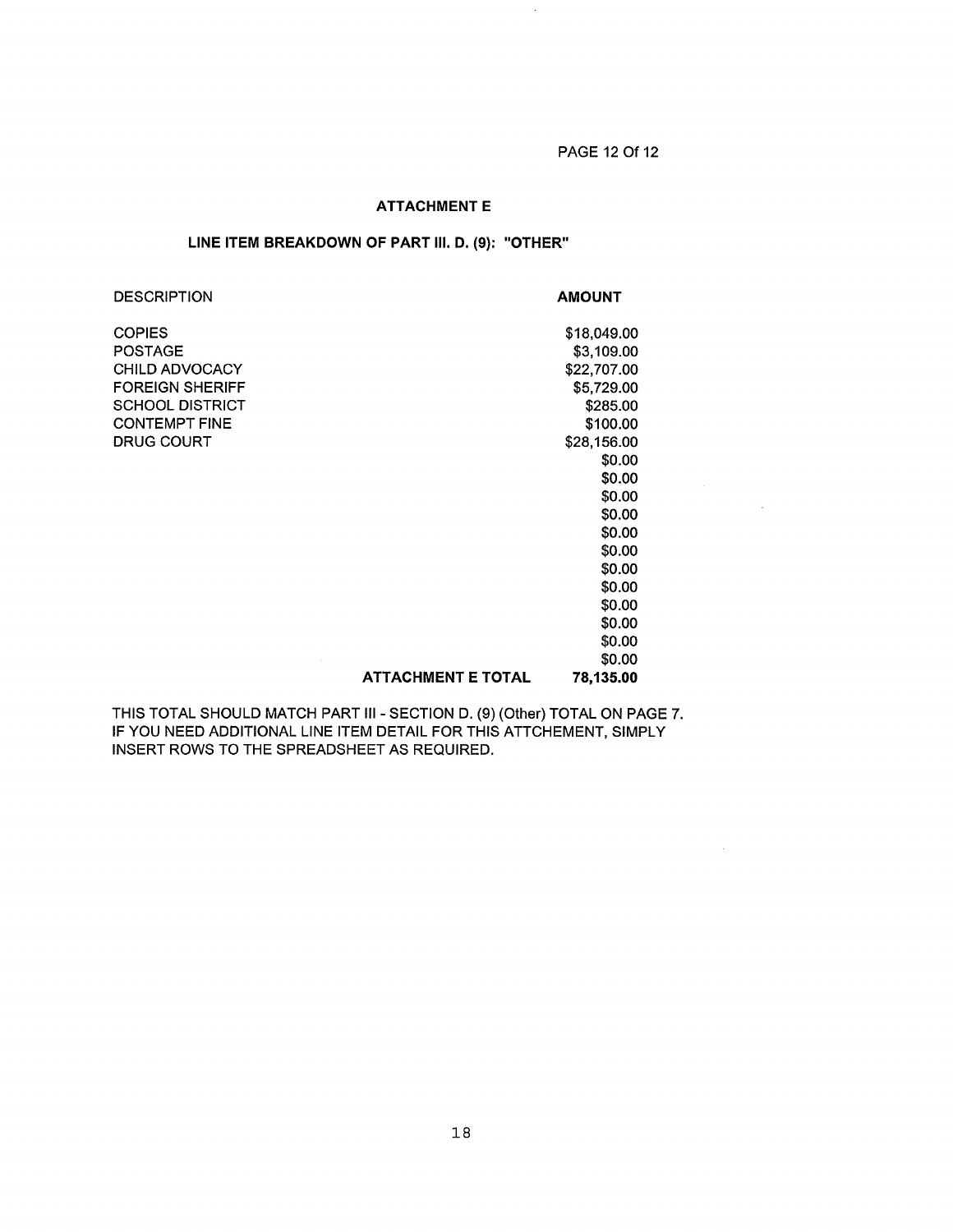

CliftonLarsonAllen LLP www.cliftonlarsonallen.com

**Independent Auditor's Report on Internal Control Over Financial Reporting and on Compliance and Other Matters Based on Audit of Financial Statements Performed in Accordance With** *Government Auditing Standards*

Tazewell County Circuit Clerk Tazewell County, Illinois

We have audited the financial statement of the Agency Fund of the Tazewell County, Illinois Circuit Clerk as of November 30, 2012, and have issued our report thereon dated May 16, 2013. We conducted our audit in accordance with auditing standards generally accepted in the United States of America and the standards applicable to financial audits contained in *Government Auditing Standards*, issued by the Comptroller General of the United States.

# **Internal Control Over Financial Reporting**

Management of the Tazewell County, Illinois Circuit Clerk is responsible for establishing and maintaining effective internal control over financial reporting. In planning and performing our audit, we considered Tazewell County, Illinois Circuit Clerk's internal control over financial reporting as a basis for designing our auditing procedures for the purpose of expressing our opinion on the financial statement, but not for the purpose of expressing an opinion on the effectiveness of the Tazewell County, Illinois Circuit Clerk's internal control over financial reporting. Accordingly, we do not express an opinion on the effectiveness of the Tazewell County, Illinois Circuit Clerk's internal control over financial reporting.

Our consideration of internal control over financial reporting was for the limited purpose described in the preceding paragraph and would not necessarily identify all deficiencies in internal control over financial reporting that might be deficiencies, significant deficiencies or material weaknesses and, therefore, there can be no assurance that all deficiencies, significant deficiencies, or material weaknesses have been identified. However, as discussed below, we identified a certain deficiency in internal control over financial reporting that we consider to be a material weakness.

A deficiency in internal control exists when the design or operation of a control does not allow management or employees, in the normal course of performing their assigned functions, to prevent, or detect and correct misstatements on a timely basis. A material weakness is a deficiency, or combination of deficiencies, in internal control such that there is a reasonable possibility that a material misstatement of the entity's financial statement will not be prevented, or detected and corrected on a timely basis. We consider the deficiency described in the accompanying schedule of findings and responses as Finding No. 12-1 to be a material weakness in internal control over financial reporting.

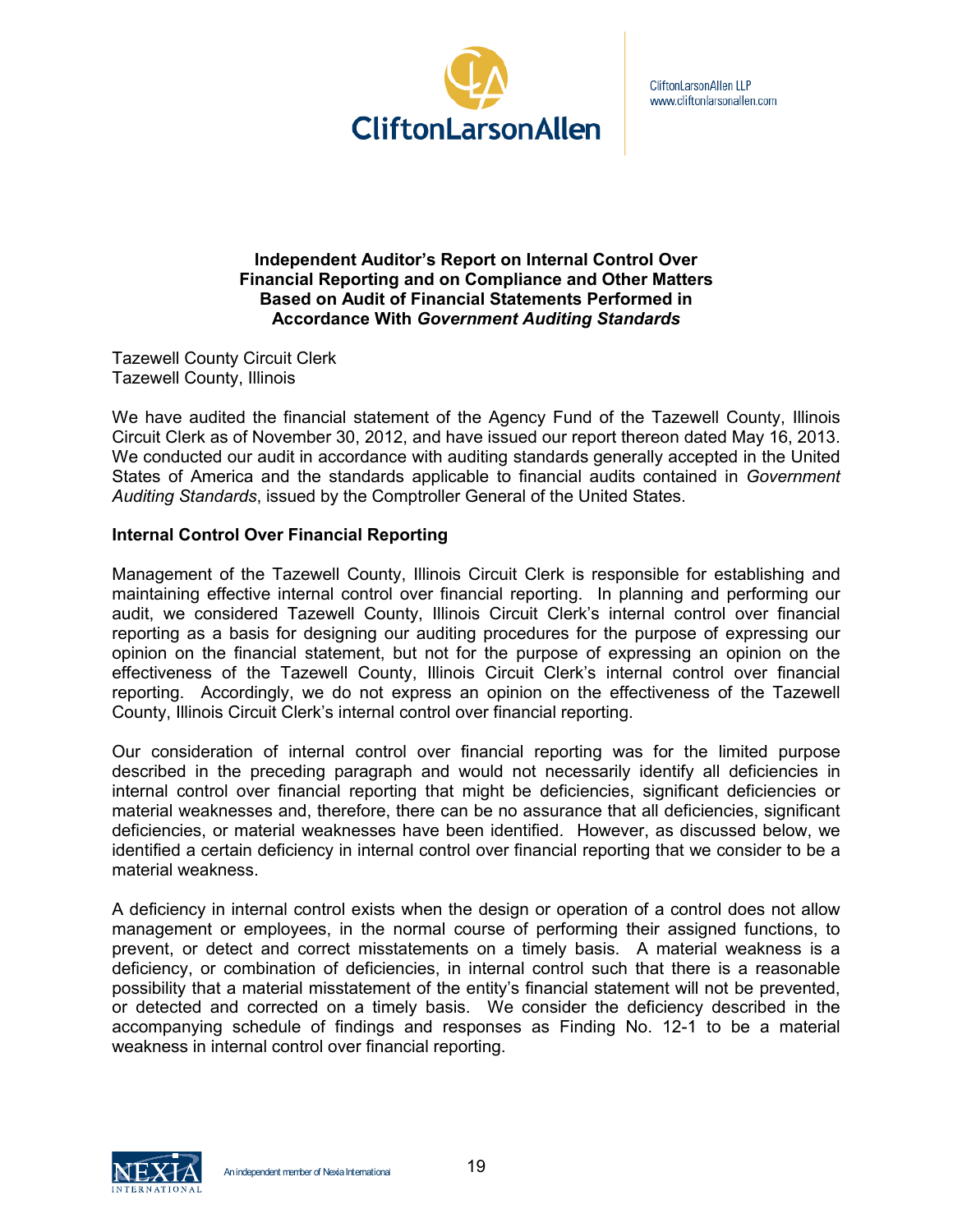# **Compliance and Other Matters**

As part of obtaining reasonable assurance about whether the Agency Fund financial statement of the Tazewell County, Illinois Circuit Clerk is free of material misstatement, we performed tests of its compliance with certain provisions of laws, regulations, contracts, and grant agreements, noncompliance with which could have a direct and material effect on the determination of financial statement amounts. However, providing an opinion on compliance with those provisions was not an objective of our audit and, accordingly, we do not express such an opinion. The results of our tests disclosed no instances of noncompliance or other matters that are required to be reported under *Government Auditing Standards*.

The Tazewell County, Illinois Circuit Clerk's response to the finding identified in our audit is described in the accompanying schedule of findings and responses. We did not audit the Tazewell County, Illinois Circuit Clerk's response and, accordingly, we express no opinion on it.

This report is intended solely for the information and use of the Tazewell County, Illinois Circuit Clerk, members of the Tazewell County Board, the State of Illinois, the Illinois General Assembly, and the Governor of the State of Illinois and is not intended to be and should not be used by anyone other than these specifi ed parties.

Viifton Larson Allen LLP

Peoria, Illinois May 16, 2013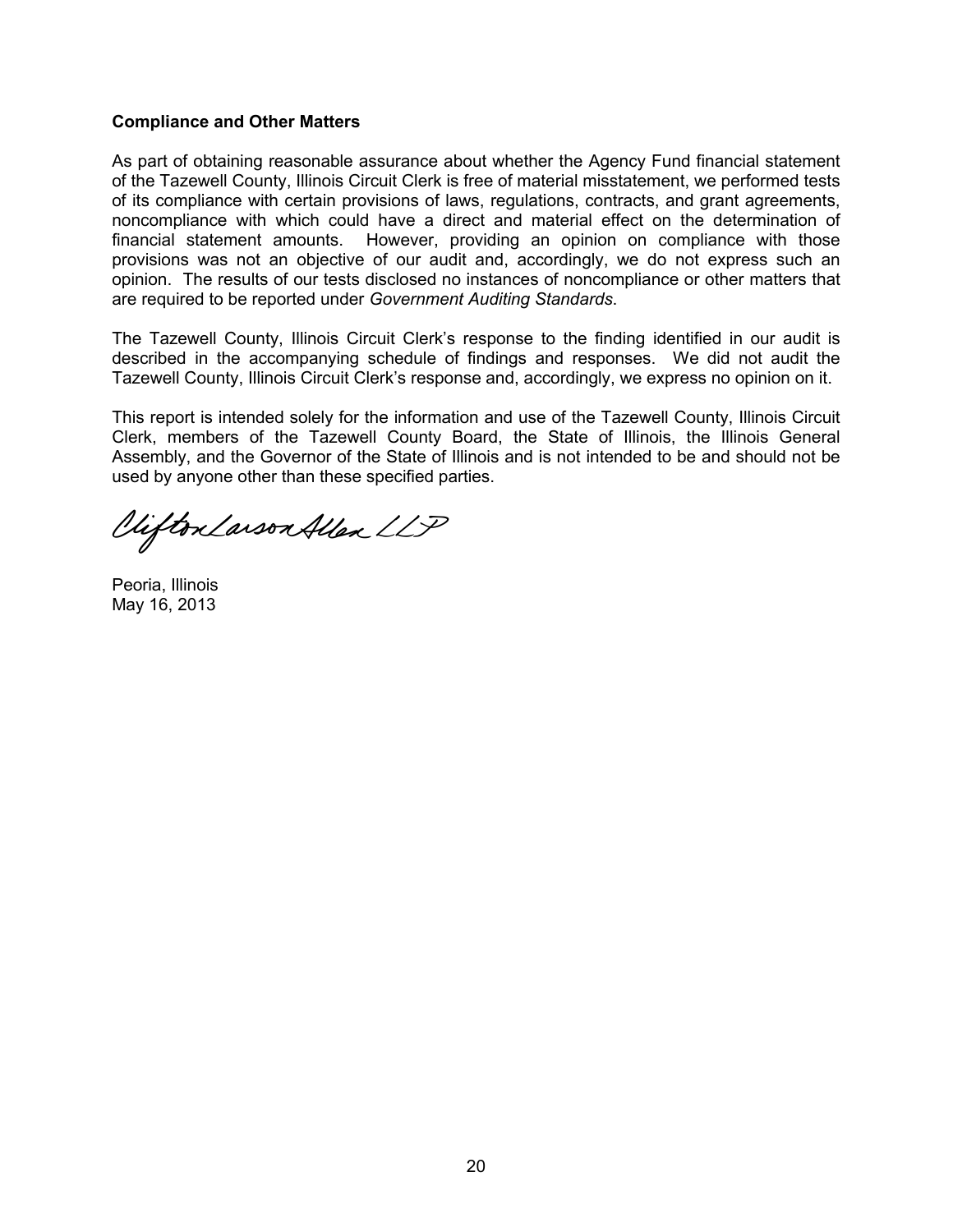

CliftonLarsonAllen LLP www.cliftonlarsonallen.com

# **Independent Auditor's Report on Compliance and on Internal Control Over Compliance**

Tazewell County Circuit Clerk Tazewell County, Illinois

# **Compliance**

We have examined the Tazewell County, Illinois Circuit Clerk's compliance with the requirements listed below during the year ended November 30, 2012. The management of the Tazewell County, Illinois Circuit Clerk is responsible for compliance with these requirements. Our responsibility is to express an opinion on the Tazewell County, Illinois Circuit Clerk's compliance based on our examination.

- A. The Tazewell County, Illinois Circuit Clerk has properly assessed fines, fees, costs, penalties, and judgments in accordance with the purpose authorized by law.
- B. The Tazewell County, Illinois Circuit Clerk has properly distributed fines, fees, costs, penalties, and judgments in accordance with the purpose authorized by law.
- C. The Tazewell County, Illinois Circuit Clerk has timely assessed and distributed monies in accordance with the purpose authorized by law.
- D. The Tazewell County, Illinois Circuit Clerk has complied, in all material respects, with applicable laws and regulations in its financial and fiscal operations.
- E. The Tazewell County, Illinois Circuit Clerk has properly and legally administered money or negotiable securities or similar assets and the accounting and recordkeeping relating thereto has been proper, accurate, and in accordance with the law.

We conducted our examination in accordance with attestation standards established by the American Institute of Certified Public Accountants; the standards applicable to attestation engagements contained in *Government Auditing Standards*, issued by the Comptroller General of the United States; the annual audit requirements included in the Clerks of Courts Act (Act); and the *Circuit Clerk Audit Guidelines*, as noted by the Act; and, accordingly, included examining, on a test basis, evidence about the Tazewell County, Illinois Circuit Clerk's compliance with those requirements listed in the first paragraph of this report and performing such other procedures as we considered necessary in the circumstances. We believe that our examination provides a reasonable basis for our opinion. Our examination does not provide a legal determination on the Tazewell County, Illinois Circuit Clerk's compliance with specified requirements.

In our opinion, the Tazewell County, Illinois Circuit Clerk complied, in all material respects, with the requirements listed in the first paragraph of this report during the year ended November 30, 2012.

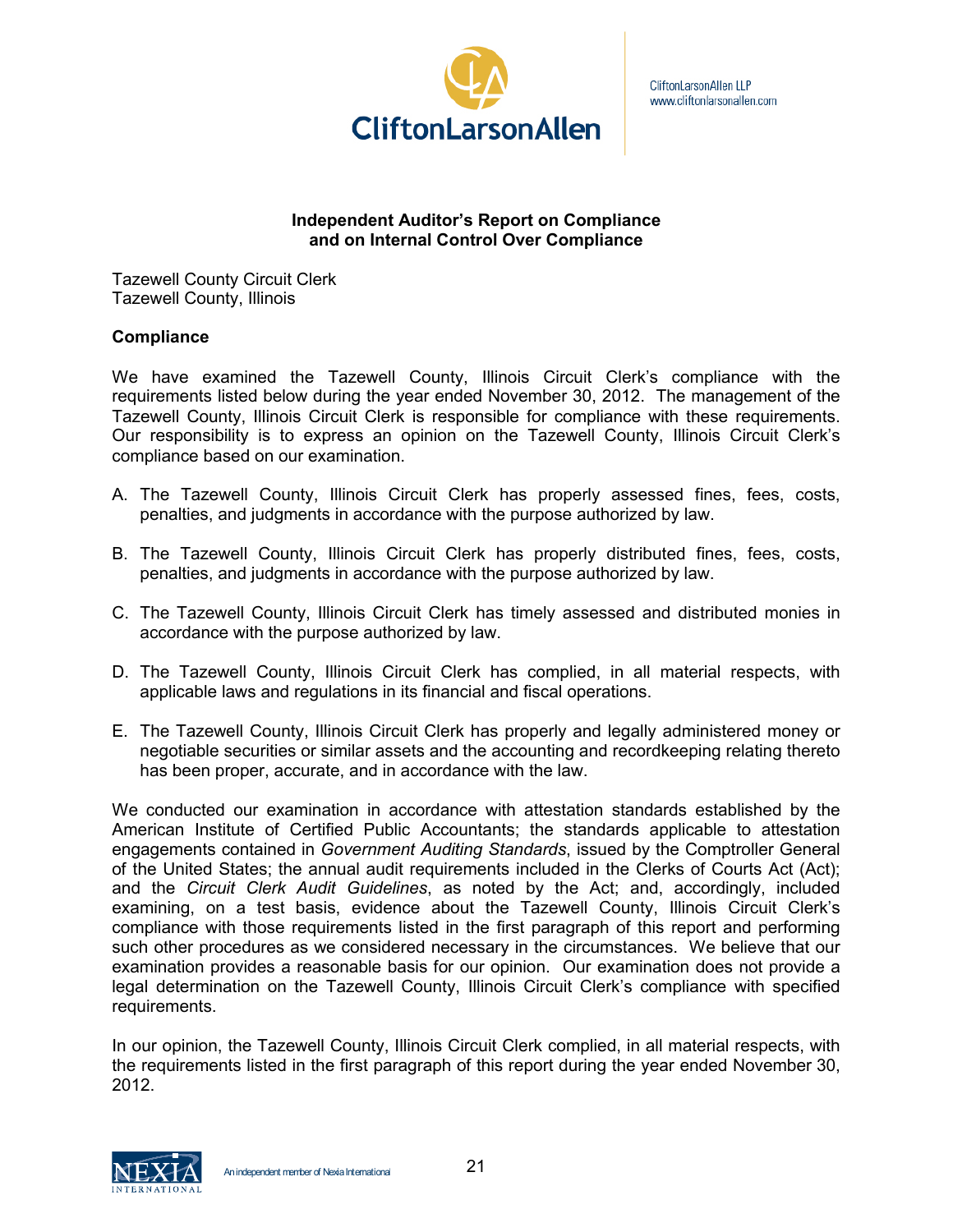# **Internal Control Over Compliance**

The management of the Tazewell County, Illinois Circuit Clerk is responsible for establishing and maintaining effective internal control over compliance with the requirements listed in the first paragraph of this report. In planning and performing our examination, we considered the Tazewell County, Illinois Circuit Clerk's internal control over compliance with the requirements listed in the first paragraph of this report in order to determine our examination procedures for the purpose of expressing our opinion on compliance and to test and report on internal control over compliance in accordance with the *Circuit Clerk Audit Guidelines*, but not for the purpose of expressing an opinion on the effectiveness of the Tazewell County, Illinois Circuit Clerk's internal control over compliance. Accordingly, we do not express an opinion on the effectiveness of the Tazewell County, Illinois Circuit Clerk's internal control over compliance.

A deficiency in an entity's internal control over compliance exists when the design or operation of a control does not allow management or employees, in the normal course of performing their assigned functions, to prevent, or detect and correct noncompliance with the requirements listed in the first paragraph of this report on a timely basis. A material weakness in an entity's internal control over compliance is a deficiency, or combination of deficiencies, in internal control over compliance such that there is a reasonable possibility that material noncompliance with a requirement listed in the first paragraph of this report will not be prevented, or detected and corrected on a timely basis.

Our consideration of the internal control over compliance was for the limited purpose described in the first paragraph of this section and would not necessarily identify all deficiencies in the internal control that might be deficiencies, significant deficiencies, or material weaknesses. We did not identify any deficiencies in internal control over compliance that we consider to be material weaknesses as defined above.

This report is intended solely for the information and use of the Tazewell County, Illinois Circuit Clerk, members of the Tazewell County Board, the State of Illinois, the Illinois General Assembly, and the Governor of the State of Illinois and is not intended to be and should not be used by anyone other than these specified parties.

Viifton Larson Allen LLP

Peoria, Illinois May 16, 2013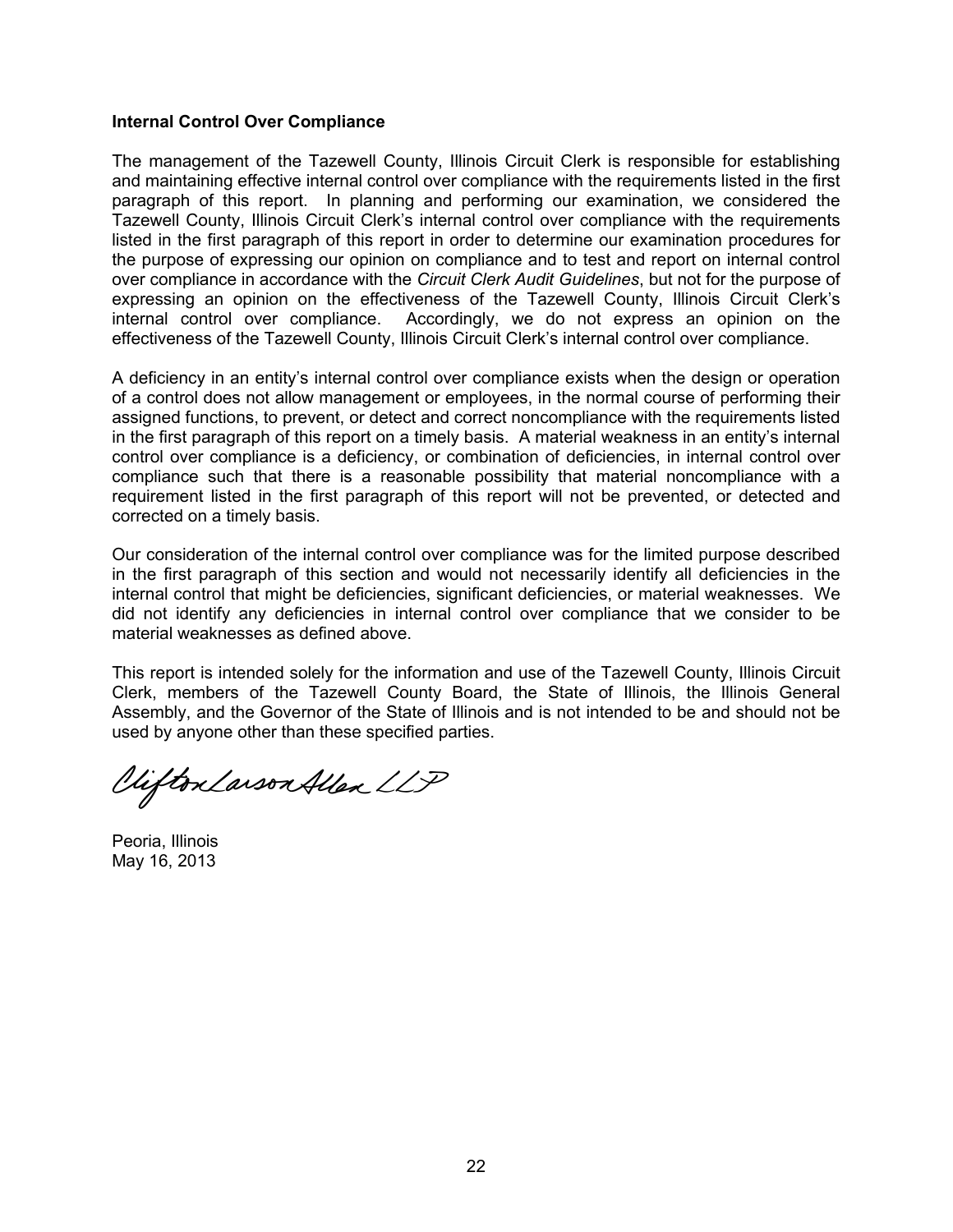# **TAZEWELL COUNTY, ILLINOIS CIRCUIT CLERK SCHEDULE OF FINDINGS AND RESPONSES November 30, 2012**

# **Finding No. 12-1 - Financial Statement Preparation and Responsibility for Financial Matters**

# Condition:

The Circuit Clerk's office is currently not able to prepare or review its financial statement in a manner that provides a high level of assurance that potential omissions or other errors would be identified and corrected, including note disclosures. The Circuit Clerk's office currently engages CliftonLarsonAllen to assist in preparing its financial statement and accompanying disclosures. However, as independent auditors, CliftonLarsonAllen cannot be considered part of the Circuit Clerk's internal control system. To establish proper control over the preparation of its financial statement, including disclosures, the Circuit Clerk should design and implement a comprehensive review procedure to ensure the financial statement, including disclosures, is complete and accurate. Such review procedures should be performed by an individual possessing a thorough understanding of applicable generally accepted accounting principles and knowledge of the Circuit Clerk's office activities and operations.

# Criteria:

In an ideal control setting, the Circuit Clerk's office would have personnel possessing a thorough understanding of applicable generally accepted accounting principles staying abreast of recent accounting developments. Such personnel would perform a comprehensive review procedure to ensure that in the preparation of its annual financial statement that it, including disclosures, is complete and accurate.

# Effect:

It is possible that a misstatement of the Circuit Clerk's Agency Fund financial statement could occur and not be prevented or detected by the Circuit Clerk's office internal control.

# Cause:

The Circuit Clerk, in the past, has not made it a practice to have a person or persons responsible for completion of the financial statement in its entirety. Additional training classes on updated accounting rules and regulations may need to be provided to the appropriate staff on an annual basis.